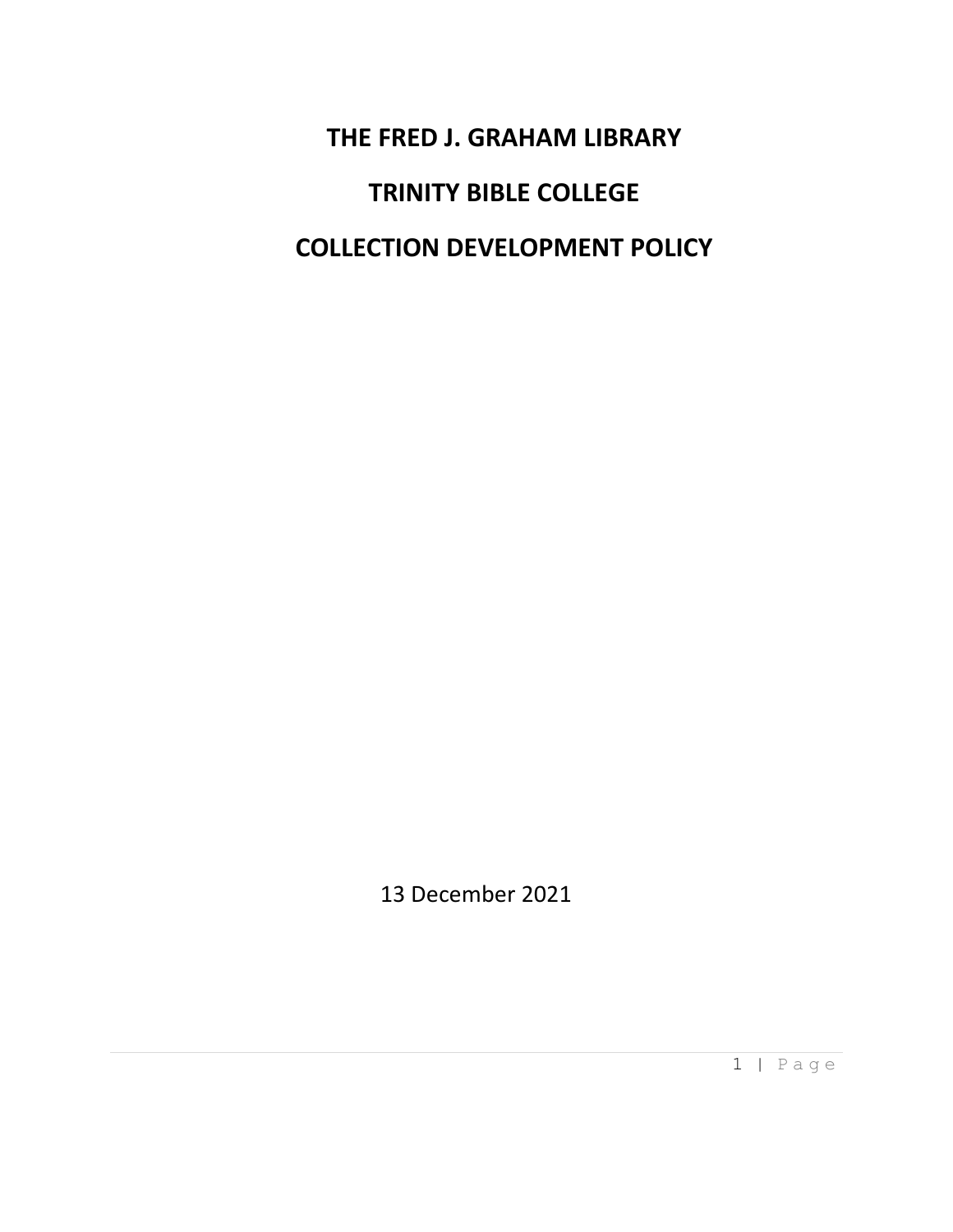| $\mathbf{I}$ .<br>$3 - 8$ |           | <b>TABLE OF CONTENTS</b>            |             |             |         |            |         | <b>INTRODUCTION</b> |
|---------------------------|-----------|-------------------------------------|-------------|-------------|---------|------------|---------|---------------------|
| 3                         | А.        |                                     | Library     |             |         | Mission    |         | Statement           |
| 3                         | <b>B.</b> |                                     |             |             | Library |            |         | Purpose             |
| 3                         | C.        |                                     | Library     |             |         | Primary    |         | Objectives          |
| $\overline{4}$            | D.        |                                     |             | Description |         | of         |         | Library             |
| $\overline{4}$            | E.        | Description of User Populations and |             |             |         |            | Service | Community           |
| 5                         | F.        |                                     |             |             |         |            |         | History             |
| 6                         | G.        |                                     | Description |             |         | of         |         | Collections         |
| $6 - 8$                   |           |                                     |             |             |         |            |         |                     |
| 8                         |           |                                     |             |             |         |            |         |                     |
| П.<br>$8 - 12$            |           | COLLECTION<br>DEVELOPMENT           |             |             |         |            |         |                     |
| 8                         | А.        | How                                 |             | Our         |         | Collection | is      | <b>Built</b>        |
| $\boldsymbol{9}$          | Β.        |                                     |             |             |         |            |         | Funding             |

2 | Page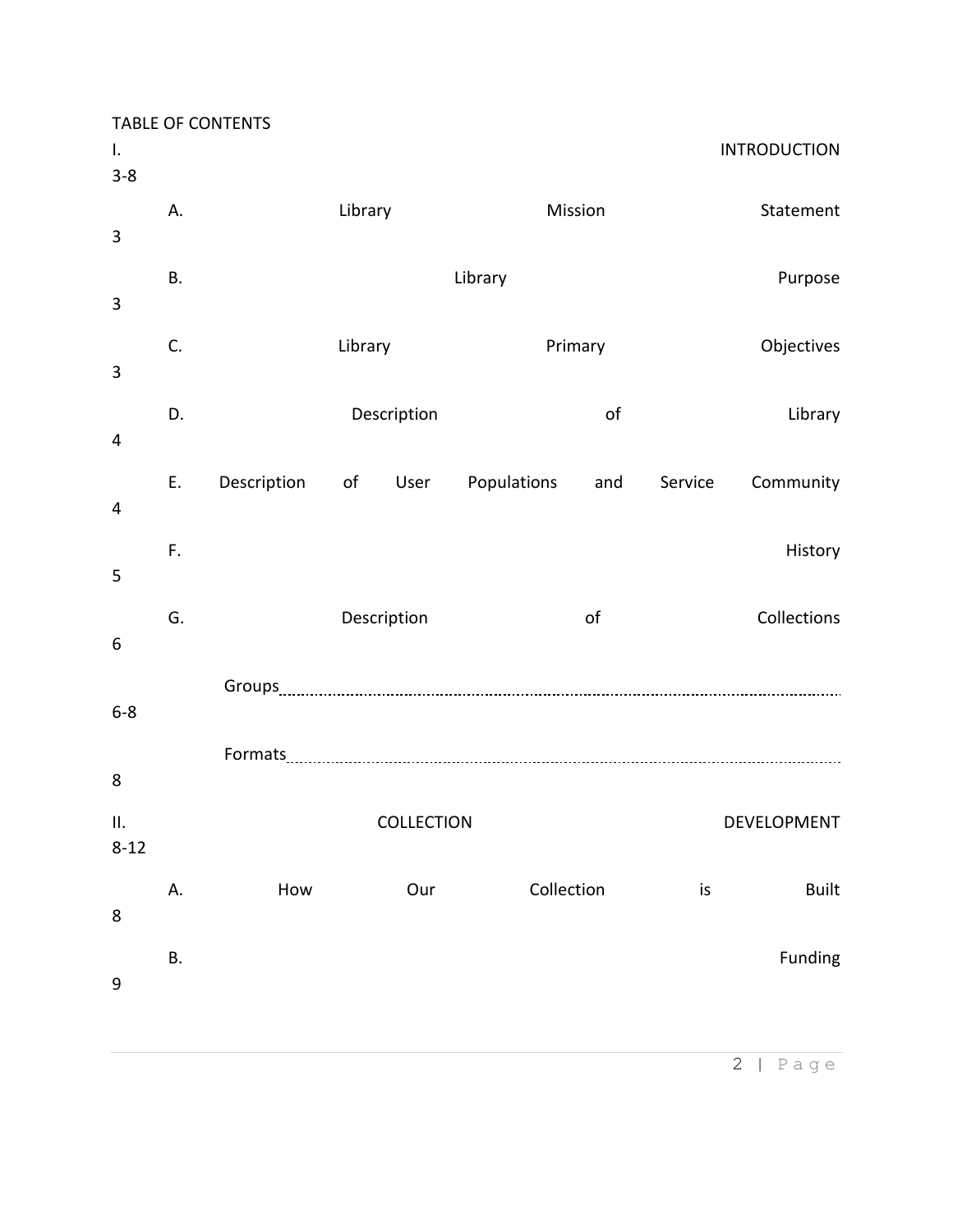| 10                | C.          | Consideration |          |            |               |
|-------------------|-------------|---------------|----------|------------|---------------|
| $10 - 12$         | D.          | Selection     | Criteria |            |               |
| III.<br>$12 - 15$ |             | MANAGEMENT    |          |            |               |
| 12, 13            | А.          | Factors       | for      | Selecting  | Material      |
| 13                | Β.          | Organization  |          | and        | Description   |
| 13                | C.          | Duplication   | and      | Multiple   | Copies        |
| 13, 14            | D.          |               |          |            | Journals      |
| 14                | E.          |               |          |            | Storage       |
| 14                | F.          |               |          |            | Preservation  |
| 14, 15            | G.          |               |          |            | Withdrawals   |
| IV.<br>15         | COMPLAINTS, | CENSORSHIP,   | AND      | GOVERNMENT | INVESTIGATION |
| 15                | А.          |               |          |            | Complaints    |
| 15                | В.          |               |          |            | Censorship    |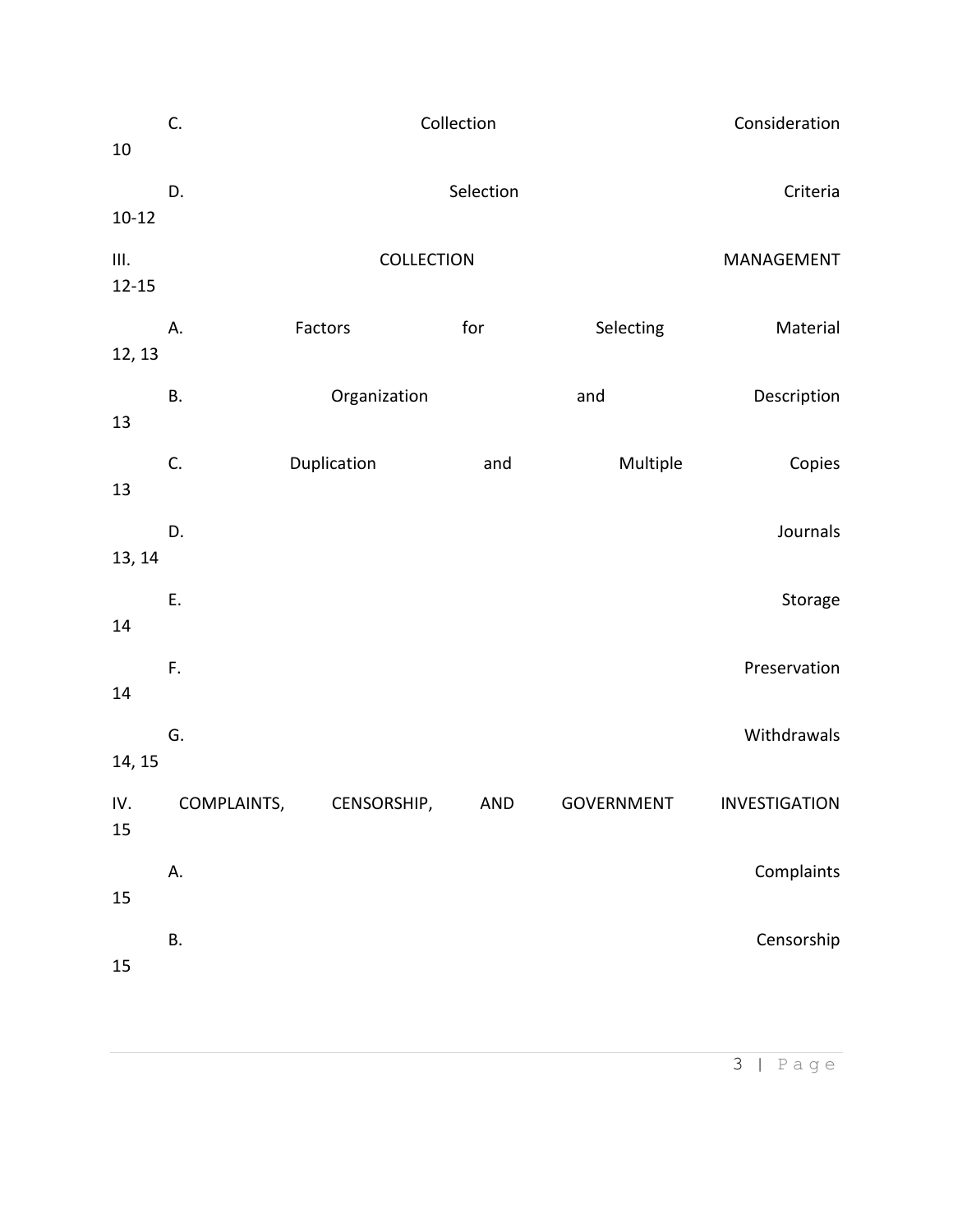| 16            | C.        | Government     |                       |                   |                                             |                    |      | Investigations   |  |  |
|---------------|-----------|----------------|-----------------------|-------------------|---------------------------------------------|--------------------|------|------------------|--|--|
| V.<br>16      |           |                | <b>RESPONSIBILITY</b> |                   |                                             | <b>FOR</b>         |      | <b>SELECTION</b> |  |  |
| 16            | Α.        |                |                       |                   | Licensed                                    |                    |      | Databases        |  |  |
| 16, 17        | <b>B.</b> |                |                       |                   |                                             |                    |      | Periodicals      |  |  |
| VI.<br>17, 18 |           |                |                       |                   | <b>PROCEDURES</b>                           |                    |      |                  |  |  |
| VII.<br>18    |           |                |                       | <b>COLLECTION</b> |                                             | <b>MAINTENANCE</b> |      |                  |  |  |
| 18            | А.        |                |                       |                   |                                             |                    |      | Evaluation       |  |  |
| 18            | <b>B.</b> |                |                       |                   |                                             |                    |      | Withdrawals      |  |  |
| 18-21         |           | <b>GENERAL</b> |                       |                   | WEEDING                                     | <b>CRITERIA</b>    |      |                  |  |  |
| 19            |           | 1.             | Weeding               |                   | based                                       |                    | upon | appearance       |  |  |
| 19            |           | 2.             |                       |                   | Weeding of superfluous or duplicate volumes |                    |      |                  |  |  |
| 19            |           | 3.             | Weeding               |                   | base                                        | upon               | poor | content          |  |  |
| 19            |           | 4.             | Weeding               |                   | based                                       | upon               | age  | along            |  |  |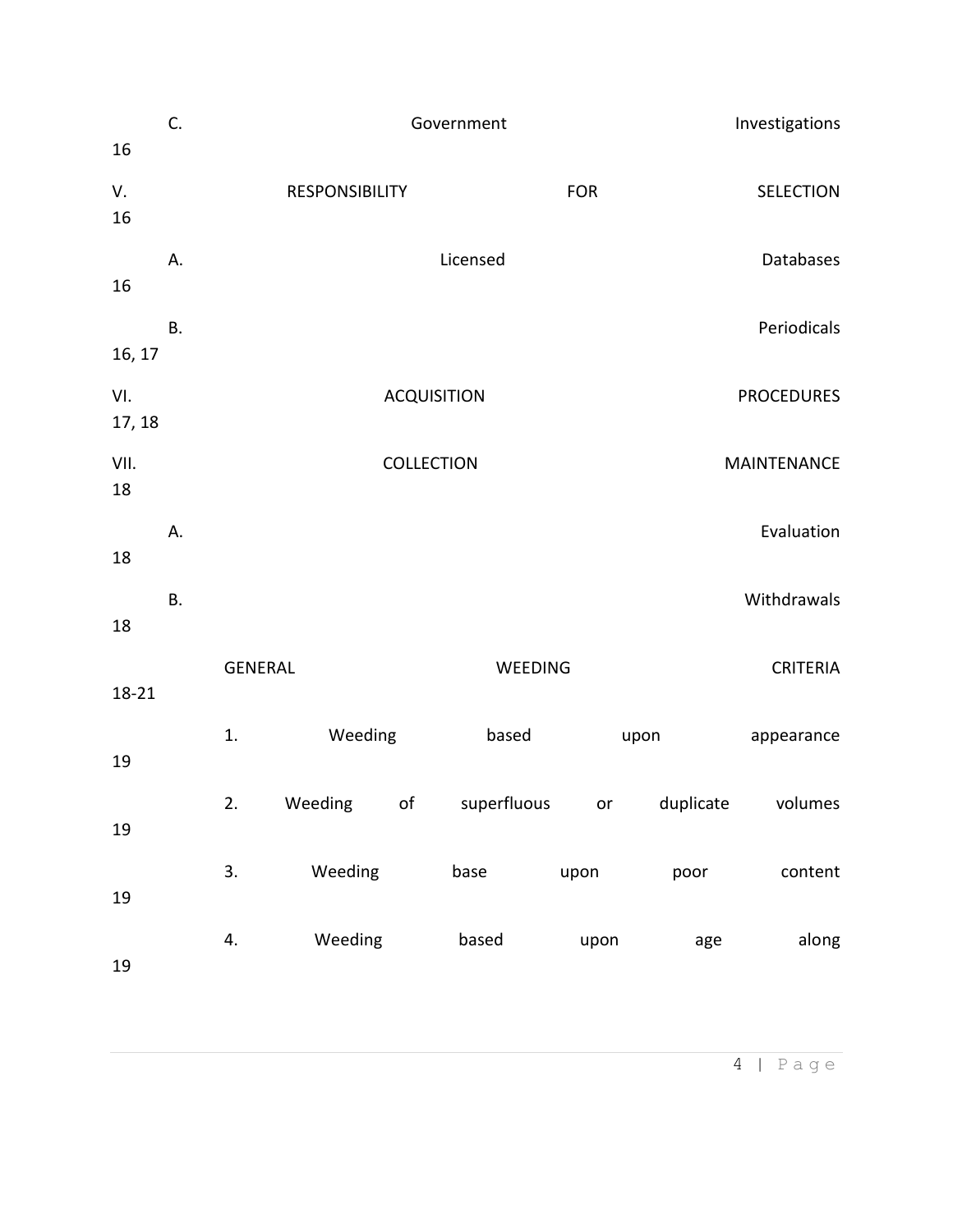|               |           | 5.              |         | Specific |              | classes    |            | of  | books               |
|---------------|-----------|-----------------|---------|----------|--------------|------------|------------|-----|---------------------|
| 20, 21        |           |                 |         |          |              |            |            |     |                     |
|               |           | 6.              | Weeding |          | criteria     | based      | upon       | use | patterns            |
| 21            |           |                 |         |          |              |            |            |     |                     |
| 21, 22        |           | <b>SPECIFIC</b> |         |          | <b>STEPS</b> |            | ${\sf IN}$ |     | WEEDING             |
|               | C.        |                 |         |          |              |            |            |     | Inventory           |
| 22            |           |                 |         |          |              |            |            |     |                     |
|               | D.        |                 |         |          |              |            |            |     | Replacement         |
| 22            |           |                 |         |          |              |            |            |     |                     |
| VIII.         |           |                 |         |          | LIBRARY      |            |            |     | <b>COOPERATIVES</b> |
| 22, 23        |           |                 |         |          |              |            |            |     |                     |
| IX.<br>23, 24 |           |                 |         |          | SPECIAL      |            |            |     | <b>COLLECTIONS</b>  |
|               | А.        |                 | The     |          | TBI          |            | Archive    |     | Collection          |
| 23            |           |                 |         |          |              |            |            |     |                     |
|               | <b>B.</b> |                 |         | The      |              | Rare       |            |     | Collection          |
| 23            |           |                 |         |          |              |            |            |     |                     |
| 23            | C.        |                 |         | The      |              | Permanent  |            |     | Reserve             |
|               |           |                 |         |          |              | Curriculum |            |     | Collection          |
| 23            | D.        |                 |         | The      |              |            |            |     |                     |
|               | Е.        |                 |         | The      |              | Juvenile   |            |     | Collections         |
| 23            |           |                 |         |          |              |            |            |     |                     |
|               | F.        |                 | The     |          | Audio/Visual |            | Software   |     | Collection          |
| 23, 24        |           |                 |         |          |              |            |            |     |                     |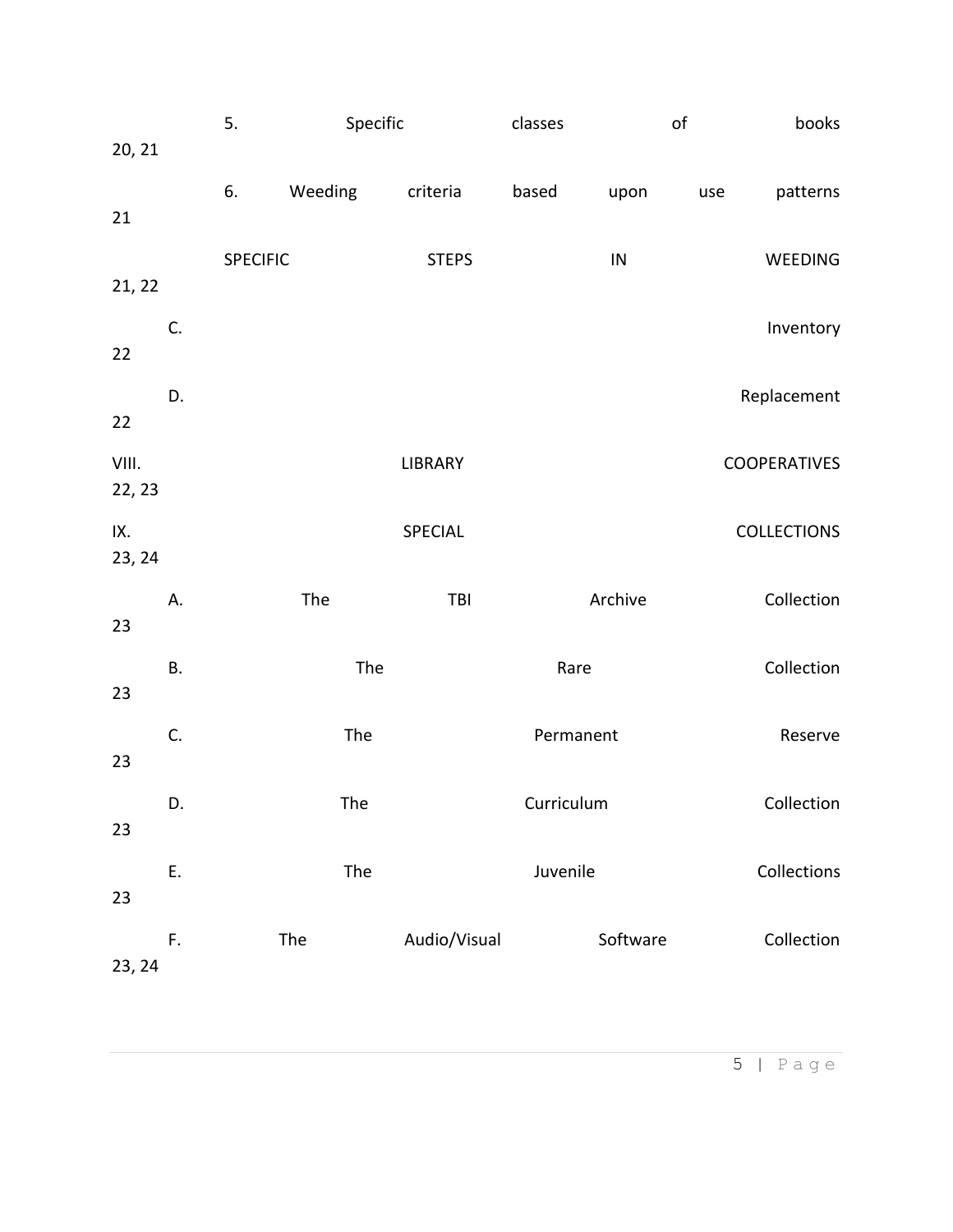| Χ.<br>24, 25 | <b>GIFT</b>   | MATERIAL        |
|--------------|---------------|-----------------|
| XI.<br>25    | <b>POLICY</b> | <b>REVISION</b> |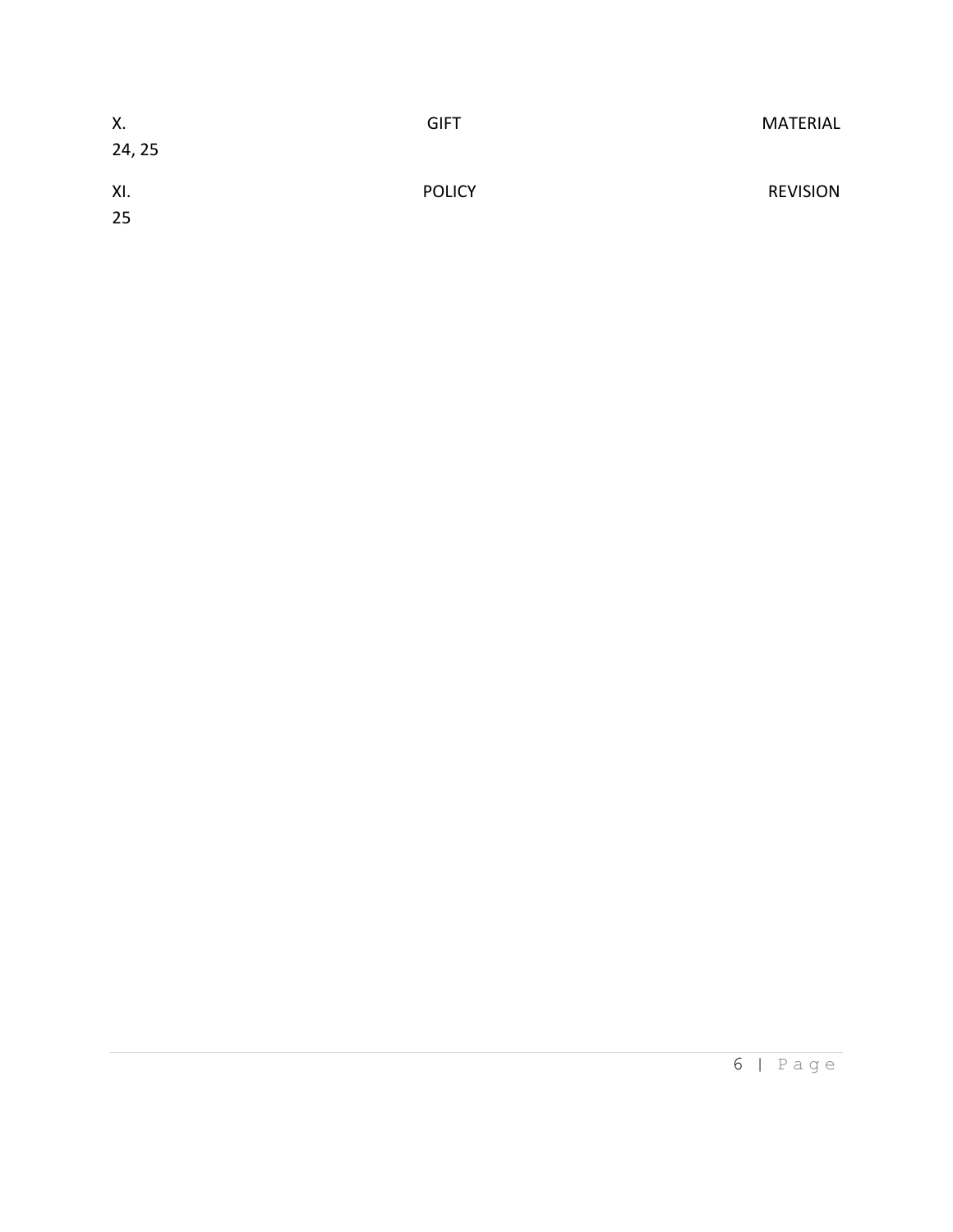### I. INTRODUCTION

The purpose of the Fred J. Graham Library Collection Development Policy is to provide guidelines for the acquisition and maintenance of materials at the Graham Library of Trinity Bible College and Graduate School (TBCGS). The planned development of a library collection requires the consistent application of a stated development policy based on the objectives of the College and its curriculum needs. This policy recognizes the fundamental relationship between teaching and research activities and the acquisition and retention of library resources, both print and electronic. Due to rising costs, increases in publishing output, and the demand for information in a wide variety of formats, careful materials selection is crucial to meet the current and future needs of the library and the college.

**A. Library Mission Statement.** The mission of the library is to provide services and assistance that will: support students in the development of skills necessary for their effective performance in the positive adjustment to the learning environment; and support faculty and staff in the improvement of classroom teaching and other instructional activities.

**B. Library Purpose.** The library is an essential part of the instructional program as it supports, supplements and continues classroom instruction. In order to make available the materials and services needed to carry out the objectives of the College, the library seeks to:

1. Build a collection that supports the curriculum and provides informational and recreational reading for students and faculty as well as materials for faculty preparation and professional growth.

2. Give reference assistance providing access to the collection, and an orientation/instruction program that aids in the use of the library and encourages the student toward life-long research skills

3. Provide a facility that is conducive to study and research and the equipment necessary for lab assignments.

**C. Library Primary Objectives.** There are four primary objectives of the Graham Library:

1. Acquire Material – to acquire materials (print and non-print) that will support the curriculum of Trinity Bible College and Graduate School and contribute effectively to the instructional program.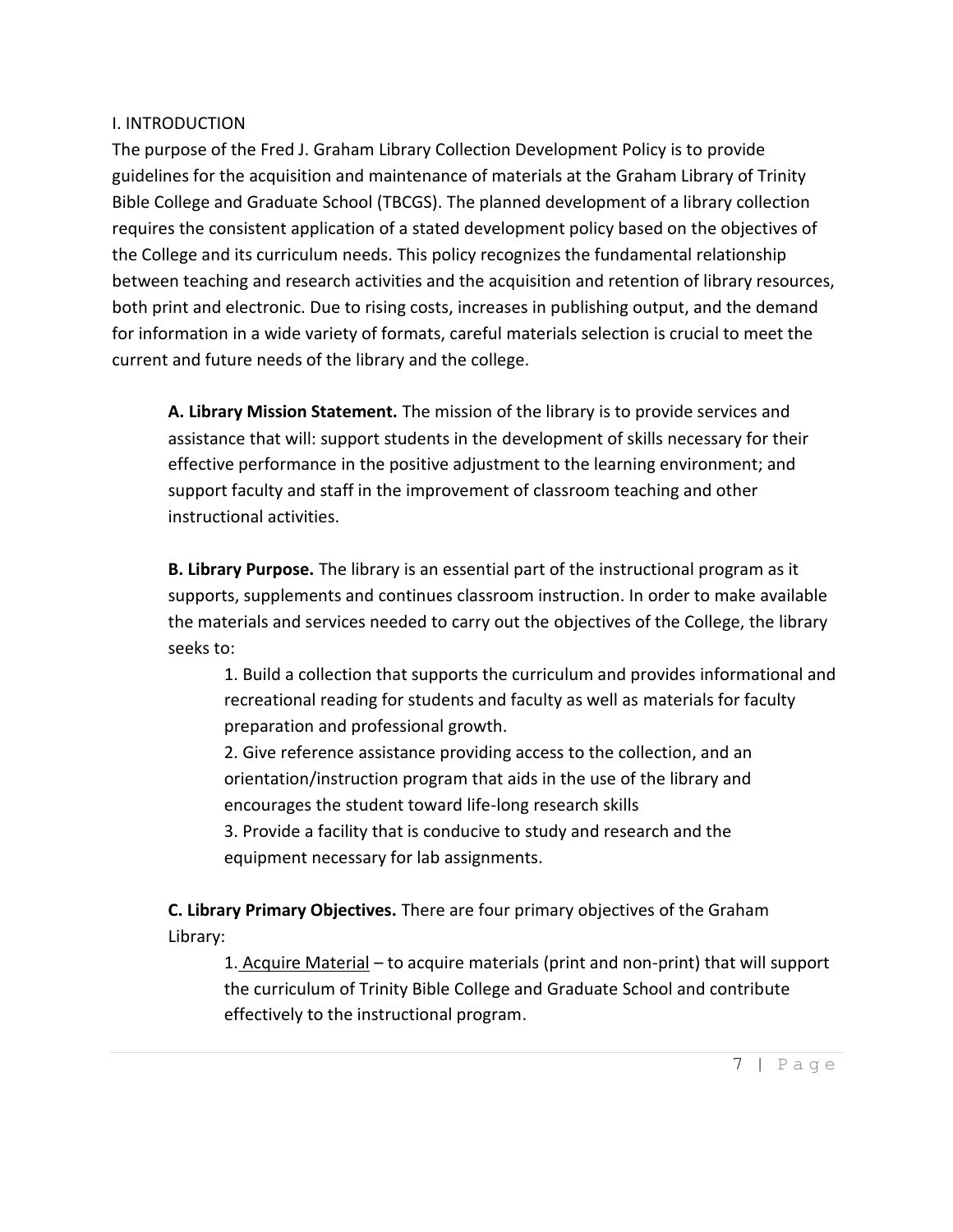2. Provide Service – to provide appropriate and adequate service to all its users; 3. Maintain Collection – to maintain the collection of material so that it is readily accessible to members of the college community; and

4. Give Instruction – to stimulate, encourage or give instruction in the use of the library's bibliographic tools so that the user may acquire and develop lifelong patterns of learning to aid in future study and research. (2021/2022 Graham Library Handbook, 1, 2)

**D. Description of Library.** The Fred J. Graham Library is an academic library on the campus of TBCGS in Ellendale, North Dakota. TBCGS is a small private college with an emphasis on Bible and theology, working to prepare pastors, missionaries, teachers, and lay people for the churches and communities of tomorrow.

The library collects and houses materials and resources to meet the needs of the students and faculty in the various programs of study: Biblical Studies; Business Administration; Elementary and Secondary Education; General Studies; Intercultural Studies; Ministerial Studies; Music; and Physical Education. The library is also responsible for selecting electronic resources, such as journals and websites, which are related to the curriculum of the college.

The Graham Library houses 67,000+ volumes, plus 19,000 archived periodicals volumes, subscribes to 87 online databases (which include over 19,000 e-books), and owns 12,754 e-books which are accessible through the online catalog on the DISCOVERY page. The library's physical collection is located on the campus of TBCGS, 50 Sixth Avenue South, Ellendale, ND 58436.

**E. Description of User Populations and Service Community.** The Fred J. Graham Library serves the students, faculty, and staff of TBCGS. The primary user group of the Graham Library is the undergraduate students. Secondary user groups, in order of usage are the graduate students, staff, faculty, alumni, and distance education students.

As a member of the statewide ODIN (regional), Minitex (national), and Christian librarians (international) consortiums, as well as OCLC, a variety of users are serviced via Resource Sharing. Trinity Bible College and Graduate School is a private, Christian college in the Pentecostal tradition that integrates education and service.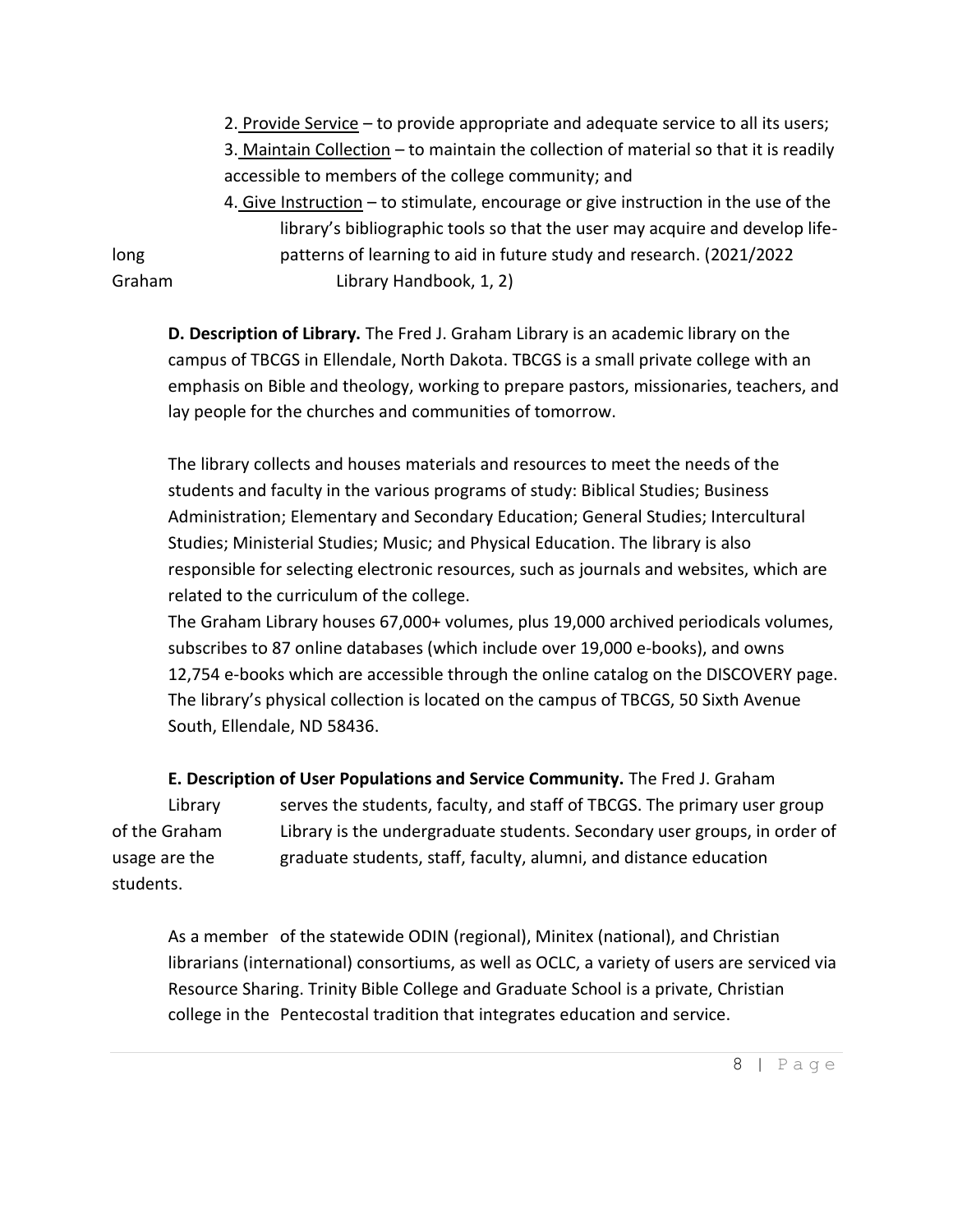The college is controlled and operated by a Board of Trustees and is a legal entity of the General Council of the Assemblies of God denomination. TBCGS is accredited nationally by the Association of Biblical Higher Education (ABHE).

**F. History.** TBCGS has a rich heritage spanning 73 years and four campus locations. In 1948, Lakewood Park Bible School opened its doors with a mere 18 students enrolled. Soon the enrollment grew and the facilities at Lakewood were no longer large enough. In 1960, with 44 students enrolled, the facility moved to Aberdeen, South Dakota where the name was changed to Hub City Bible Institute. In the fall of 1967, with 197 students, the school relocated once again to the former Trinity Hospital in Jamestown, North

Dakota, where the school changed its name again; this time to "Trinity Bible Institute." Within a few years, the problem of overcrowding was back and President Dr. Roy H. Wead began an intense search for a new campus, as expansion to the facility in Jamestown was not a viable option.

"His visionary genius and political ties enabled him to secure the former branch campus of the University of North Dakota in Ellendale, North Dakota...a \$4 million, 28-acre campus, with six major building – including a 65,000-volume library – for \$1.00!" (Messenger 1988 12-13)

Classes began on the new campus the fall of 1972 with an enrollment of 333 students and continue here today. In 1983, recognizing its accreditation status, the name was changed to Trinity Bible College. In 2016, once more to accommodate the expansion of Trinity's offerings, the name was changed to Trinity Bible College and Graduate School.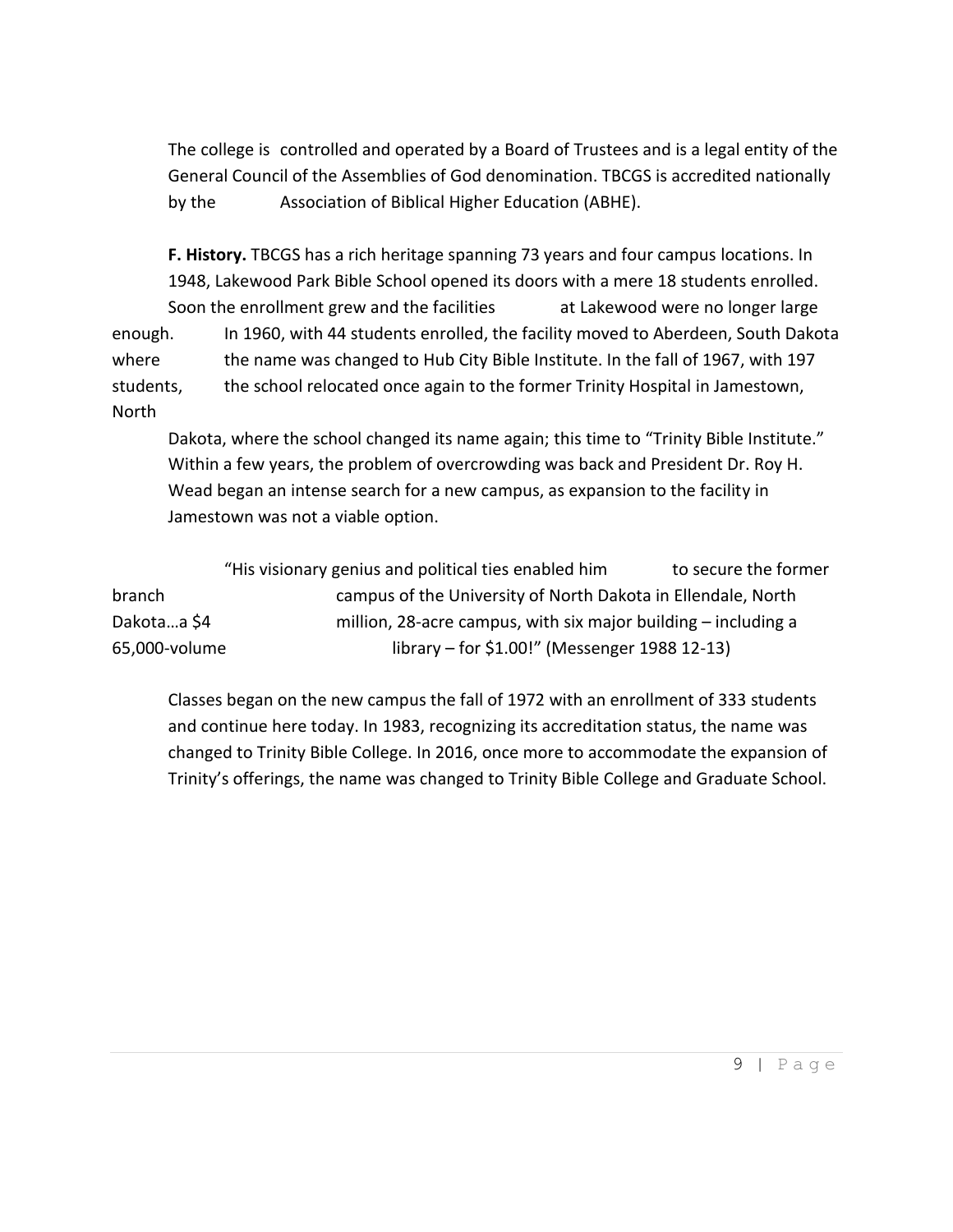There is no mention of a library or library staff until 1970 when the college moved to Jamestown (1967-1972). From 1970-1971, Blanche Morken is mentioned as the Librarian. At the Ellendale location, Ronald Jorve was the librarian from 1972-1973, Sherenia McEvers from 1973-1974, and Betty Jo Hvistendahl from 1974-1975. In the fall of 1975, Esther Zink came to Trinity and served as the Library Director until 1988. She is responsible for building the foundation for the great Bible and Theology collection we have today. Ruth Haynes served from 1988-1989, Ruby Wesson from 1989-1992, Keith Agee from 1992-1993, Carol Prettyman from 1993-1994, and Kirsten Andersen from 1994 to the spring of 1995. Kirsten was responsible for reclaiming the sub-basement

which had suffered water issues for many years. With the addition of two sump pumps, a dehumidifier and a heater, Stacks 4 became home to the M-Z collection. Phyllis Kuno came in the fall of 1995 and served until the fall of 2007. Diane Olson, former Trinity student and faculty member, served from 2007 until 2013. In the spring of 2013, Phyllis was asked to return as Library Director and continues to serve in this capacity today. As recorded in the *Ellendale 125th History Book – 2007*, the Fred J. Graham Library was constructed in 1930, and was the sixth building to be constructed as part of the North Dakota State Normal and Industrial School, which had been founded in 1898. Prior to the construction of a dedicated library building, the library was a room in Carnegie Hall. In June of 1965, the University of North Dakota took over the campus, upgrading and adding many new facilities to meet the growing need of an increasing student body; the library's holdings also increased considerably during this influx of finances. When Trinity took over the campus in 1972, they brought a mere 3,000 volumes with them from the Jamestown campus, mostly in the areas of Bible and Theology, to add to the 65,000 volumes already in the library (*Messenger – 1972*). Today there are 87,000 volumes of

#### **G. Description of Collections** [as of 11.18.21 – Alma Analytics]

1. GROUPS:

**Group I:** General Collection (circulating)

There are 47,000 volumes in the general collection of the library, which is: (1) balanced across a variety of subject areas – English, Math, Science, History, Art, Languages, etc.; (2) strong in the Bible/Theology areas. While this is the largest collection, there are still many outdated and in poor condition books that need to be weeded.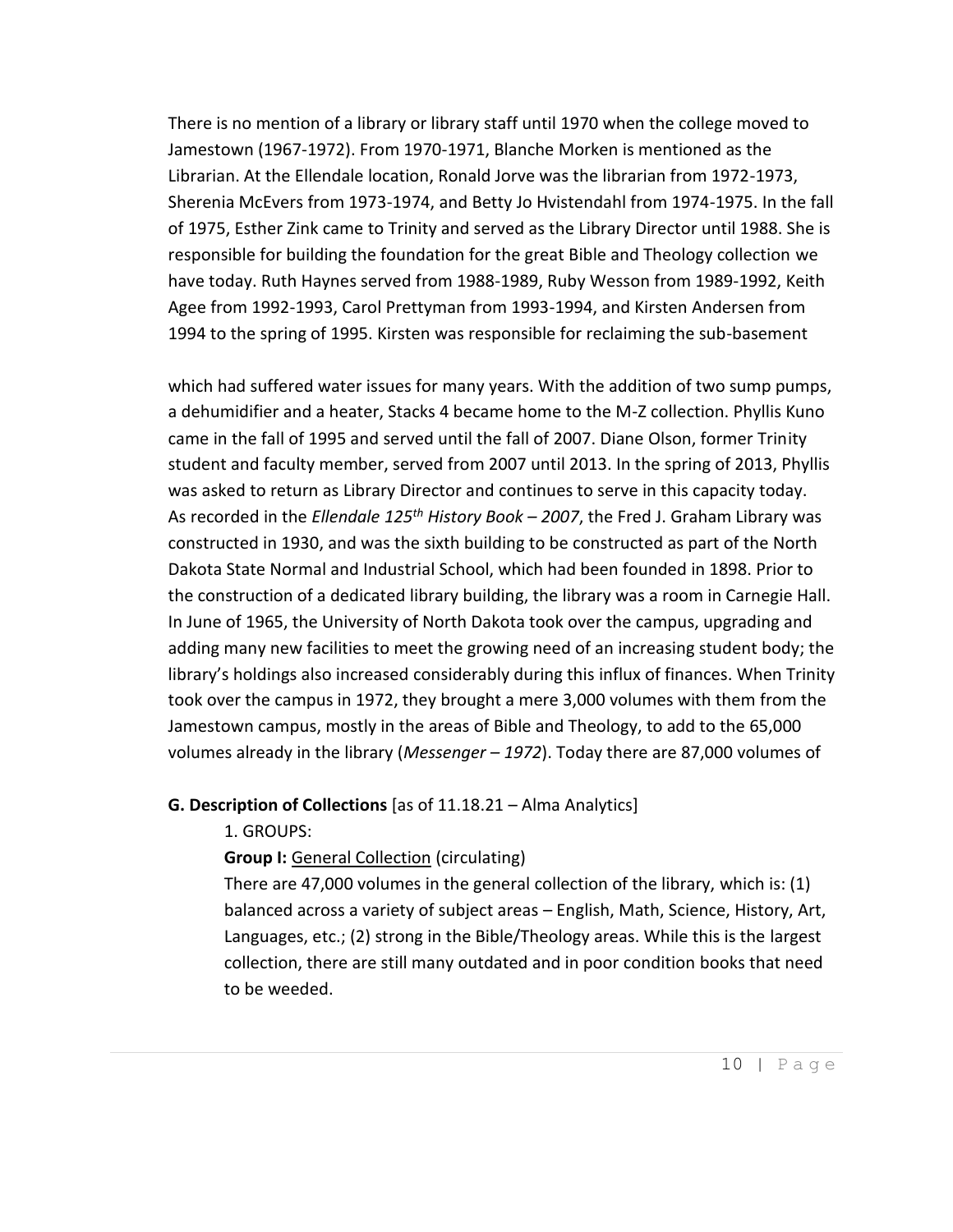In 2014, a new sub-collection to the General Collection was added for the graduate program. The Masters Collection has 500+ volumes and is located in the Reference Room. The collection is available to everyone, except during the week a graduate class is on campus, they are the only students allowed to checkout material from this collection.

#### **Group II: Reference Collection (non-circulating)**

There are 4,773 volumes in the reference sections, which spans the entire spectrum of the Library of Congress Classification scheme.

#### **Group III:** Trinity Archive Collection (non-circulating)

These 2,300 books are a special collection of Assemblies of God published literature, church histories from several denominations, Bible and theology books that are considered classics or authored by classical theologians, and Pentecostal history books. This one collection to which both old and new materials are added is considered a strength of the library by the faculty and administration.

#### **Group IV:** Graham Collection (non-circulating)

The Graham Collection is a special collection consisting of 295 North Dakota books. Many of these books were part of the collection donated by Fred J. Graham (for whom the library was named) when the library was built 85 years ago.

#### **Group V:** Curriculum Library (circulating)

The Curriculum Library is the third special collection. This section of the library houses 1,850 historical and current curriculum sets and materials for the Teacher Education program. This collection needs to be updated as our most current curriculum sets are over 10 years old.

**Group VI:** Children's Library (circulating)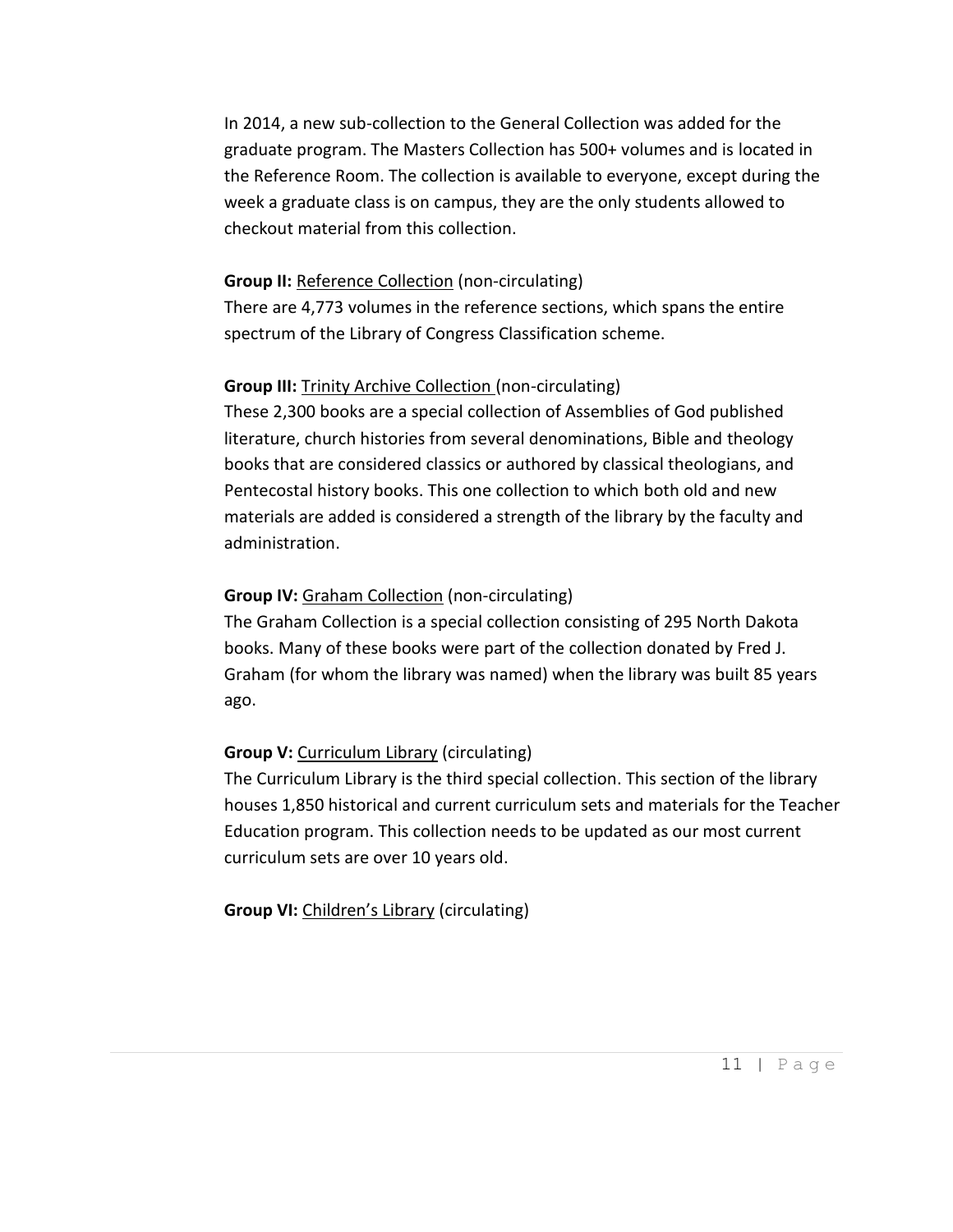The Children's Library is a separate collection for both juvenile fiction 3,166 volumes) and non-fiction books (3,593 volumes). It includes its own reference section. Books in this collection are cataloged according to their proper LC classification rather than under the single PZ7used for classifying juvenile books within a main collection. Though this collection still houses many of the original first editions of children's books from the last 85 years, many are in poor physical condition. This collection is in the process of being heavily weeded.

#### **Group VII:** Rare Book Collection (non-circulating)

The seventh and final book collection is composed of 1,013 Rare books. Ninety percent of these books are over 100 years old. The majority of these books were acquired with the library when Trinity purchased the campus in 1972. Few books are added to this collection. Pending administrative and Library Committee approval, the rare book collection will be going up for sale in the near future.

#### **Group VIII:** Audio/Visual Collection (circulating)

This collection includes 424 videos/DVDs, 105 CDs, 541 cassettes, 157 kits, 770 microfiche and microfilm, and 41 other various audio and visual pieces of material. Many of the cassettes, kits and VHS videos have been and are being weeded as these formats are no longer being used and if material is digitized, they can only be used in the Library.

#### **Group IX:** Periodical Collection (circulating)

The current periodical collection includes 38 print serial titles with the majority being professional and academic journals, two newspaper Subscriptions (one local [paper], and one regional [electronic]. Past issues of current titles as well as holdings that are no longer current are part of the archived periodical section. There are over 256 titles of archived periodicals consisting of590 current volumes, and over 19,500 archived volumes, many of which were part of the campus when it was purchased in 1972. This collection has gone through extensive weeding in the past 8 years. Beginning January 2022, just a handful of current paper journals will be subscribed to. The Library, per the wishes of the faculty and library staff, is moving to digital, online journals, as much as is possible.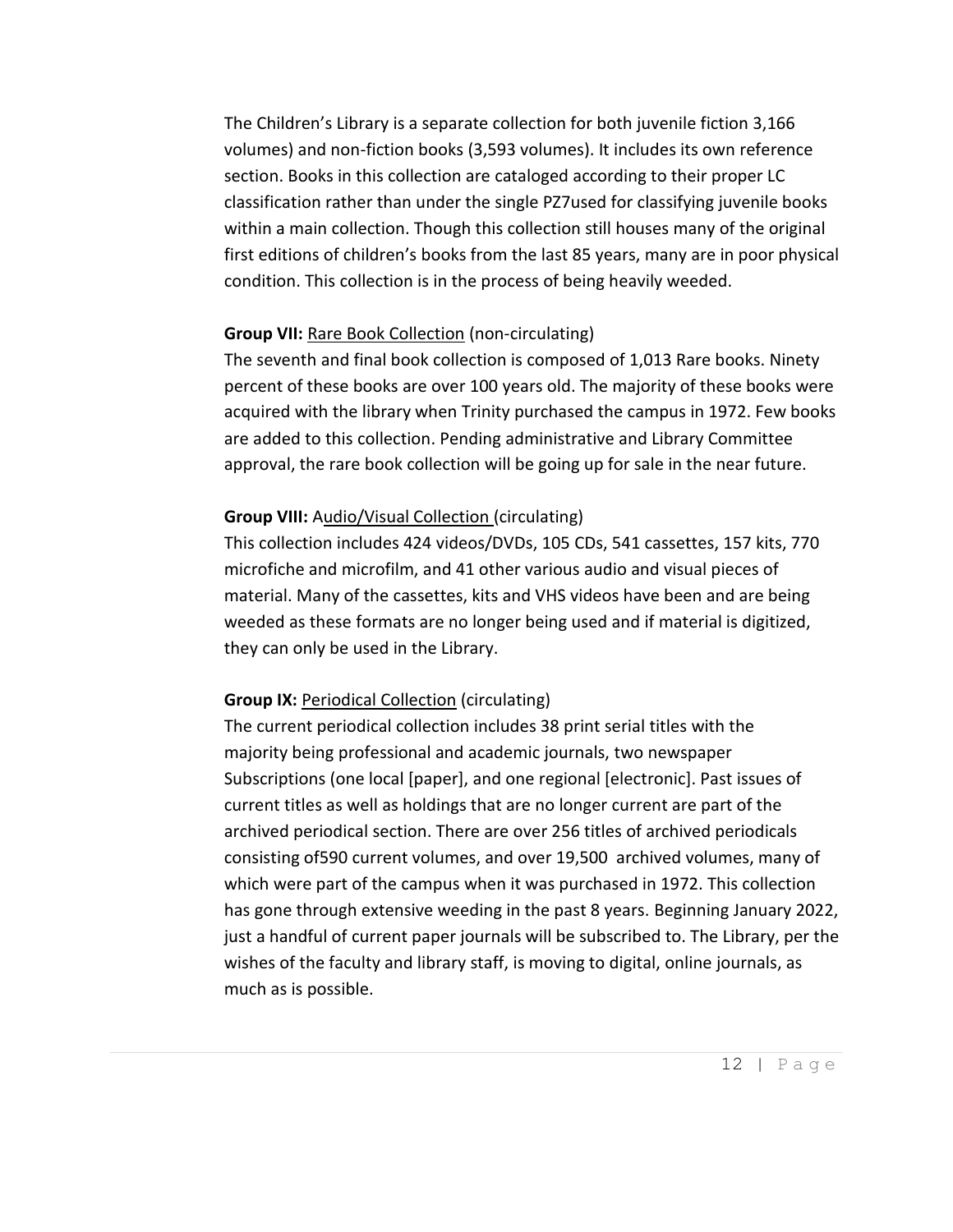**Group X:** Electronic Book Collection (restricted use)

Currently there are 12,754 e-books available which are cataloged in our OPAC. These books are considered restricted use because one must have a Graham Library active account and password to access these items. The Library is in the process of purchasing a collection of 50-60 eBooks through the Christian Libraries Consortium (CLC) group buying. We plan to use our book sales money each year to help add to the collection of eBooks.

## FORMATS:

1. Printed materials (including books, periodicals, maps, vertical files, etc.);

2. Electronic resources (including journals, books, maps, images, etc.) available through licensed databases or free on the World Wide Web;

- 3. Microform collections; and
- 4. Sound and video recordings and multimedia presentations.

#### **II. COLLECTION DEVELOPMENT**

#### **A. Four basic ways that our collection is built:**

1. The preferable way is by purchasing material requested by faculty and others. In recent years, this has most often been done through Amazon.com. As the book budget has been quite limited in recent years, the majority of these funds have gone to building the Masters Collections for our graduate students.

2. The majority of our collection development over the past several years has been via gift books, which is the second source for new materials.

3. As a third source, the denominational publishing house for the Assemblies of God, often sends the annual General Council Minutes and Directory and quarterly sends a sample box of Sunday School material.

4. Lastly, the public schools in the area donate the curriculum sets they have received from determining new series, although we have not received any of this material in several years. Efforts will be made to re-establish this line of gift material.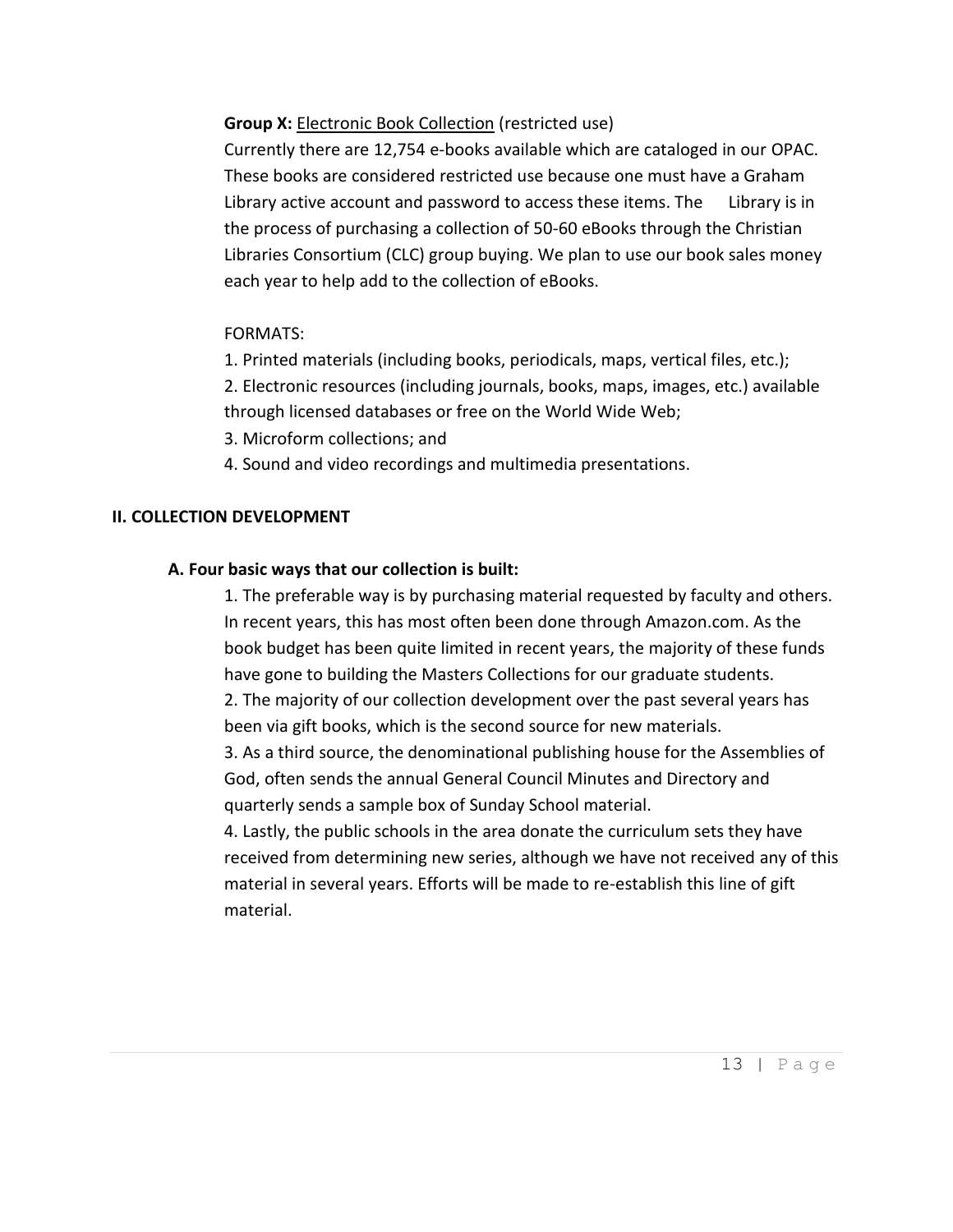Approximately every 18 months, the Library Director conducts a survey of the students, faculty, and staff of the college to assess their knowledge, usage, and level of satisfaction with the facility, staff, resources, and services. The results are compiled and reviewed. Informal needs assessments of the collection are done on an ongoing basis, as is common in small schools. A formal needs assessment is recommended to be done every three years. Again, due to the size of the school and the budget, this is conducted by the Library Director with input from the Library Committee. A formal needs assessment has not been conducted in at least nine years. The Library Director has plans to make this a priority once the 2015 CBC gift collection is completed. At that time, the library staff will conduct a thorough inventory, including weeding, mending, updating of online information, and shifting the collection to accommodate the additions to our end onlection.

**B. Funding.** As an academic institutional library, the budget is determined by the college. As a private college, the budget is impacted greatly by increases and decreases in student enrollment. It is the responsibility of the Library Director to allocate the materials budget to best fulfill the objectives of the library. Since the fall of 2015, when the library received a 30,000-book gift from the closure of one of our sister schools, several avenues of income have resulted from the sale of books we do not add to our collection. After a decision has been made to not add an item to our collection, we make material available to the Trinity community at very student-friendly prices. Books that are more valuable are sold on Amazon.com, and two other companies, Better World Books, who pays us a percentage of the sales from books we send them, and My Empty Shelves, who pays us \$2 for each pre-selected book. These companies provide free shipping and free boxes. As of July 2021, bank records indicate that since February 2018, we have earned nearly \$13,000 from these book sales.

The Library Director is responsible for drafting a budget annually to submit for approval to the Chief Financial Officer. Staffing, maintaining the OPAC, consortium memberships, database related costs, and supplies for processing acquisitions are priorities.

Administrators and faculty are reminded about the cost of library support that is necessary when considering the implementation of new courses or programs of study.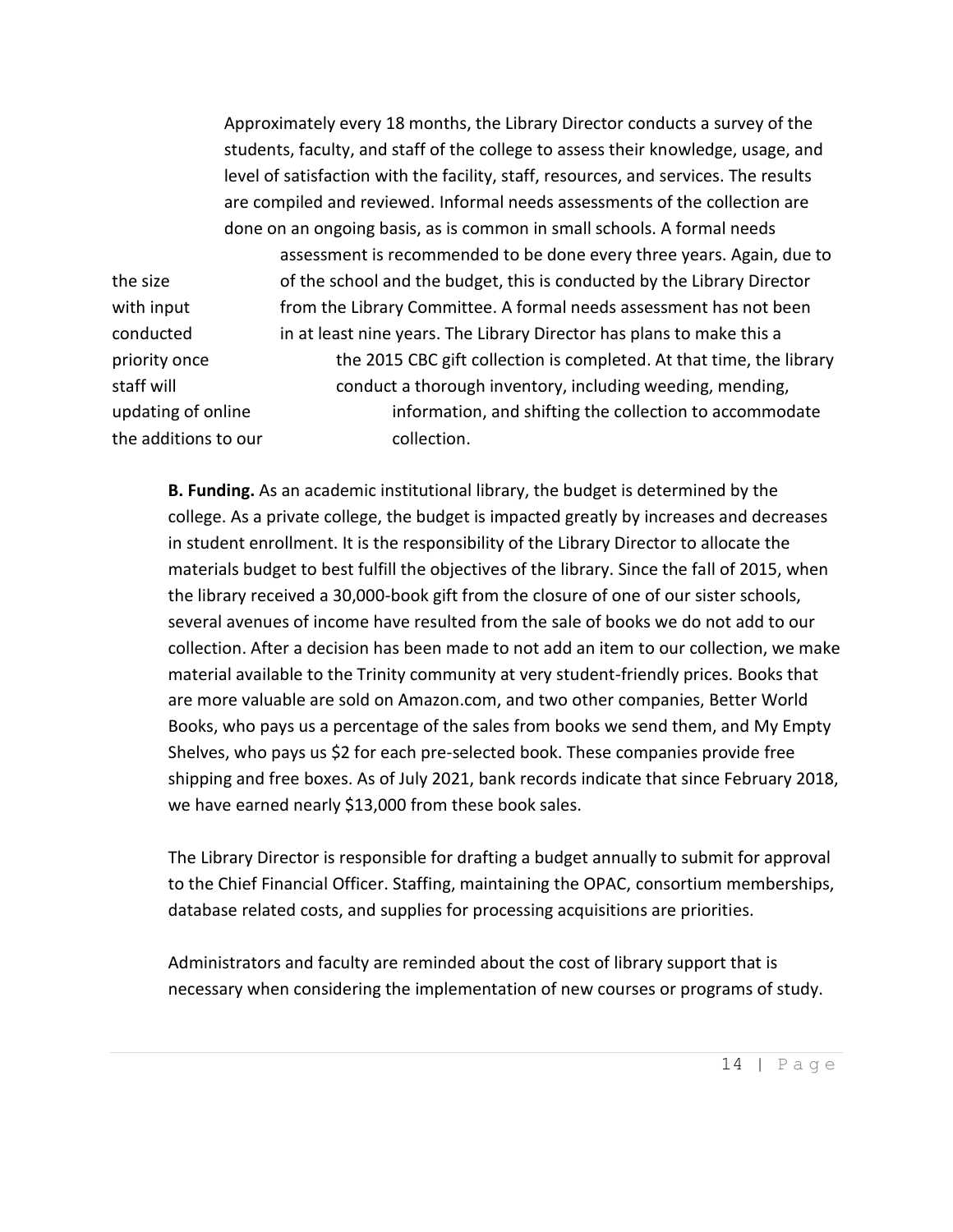**C. Collection Considerations.** The primary consideration of collection development activities at the Graham Library is to build and maintain a library collection that supports the needs of the undergraduate and graduate program at Trinity Bible College and Graduate School, as presented in objectives 1 & 3 above. Resource Sharing will typically be the alternative option for materials which do not support the undergraduate program, such as faculty research and study. Although a lesser priority and one that is often fulfilled through gift books, the library also strives to serve the overall college community through the acquisition of cultural, recreational, and general information materials.

The main focus of resources collected are in the areas of Bible and theology. General education and teacher education resources are also collected. Minors/concentrations in children's ministry, youth ministry, adulty ministry, music ministry, missions/intercultural studies, church planting, pastoral, pre-seminary, exercise science, counseling, and business also impact resources collected.

Legal, medical, and health resources are generally excluded from acquisition. Material that does not support the mission of the school or the values of evangelical Christianity are usually excluded from the resources collected; exceptions are made if the topic is considered important for the ethics course, as determined by the faculty. Materials and authors that use profanity, sex, and other explicit content are also excluded. General and popular fiction are also not part of the collections.

**D. Selection Criteria.** The responsibility for selecting materials is shared between the Library Director and the faculty. Requests can be submitted by any of the user groups, however, the majority come from the faculty. Faculty also submit requests from attending conferences, professional journals, and other areas of professional development. Material requests are prioritized and added as the budget allows. *See Library Book/Resource Request Form.*

Across all collections, priority is given to materials that represent the doctrines, standards and values of the parent institution, as well as the history and tradition of the Assemblies of God denomination.

A shift in format from print to electronic resources has taken place since the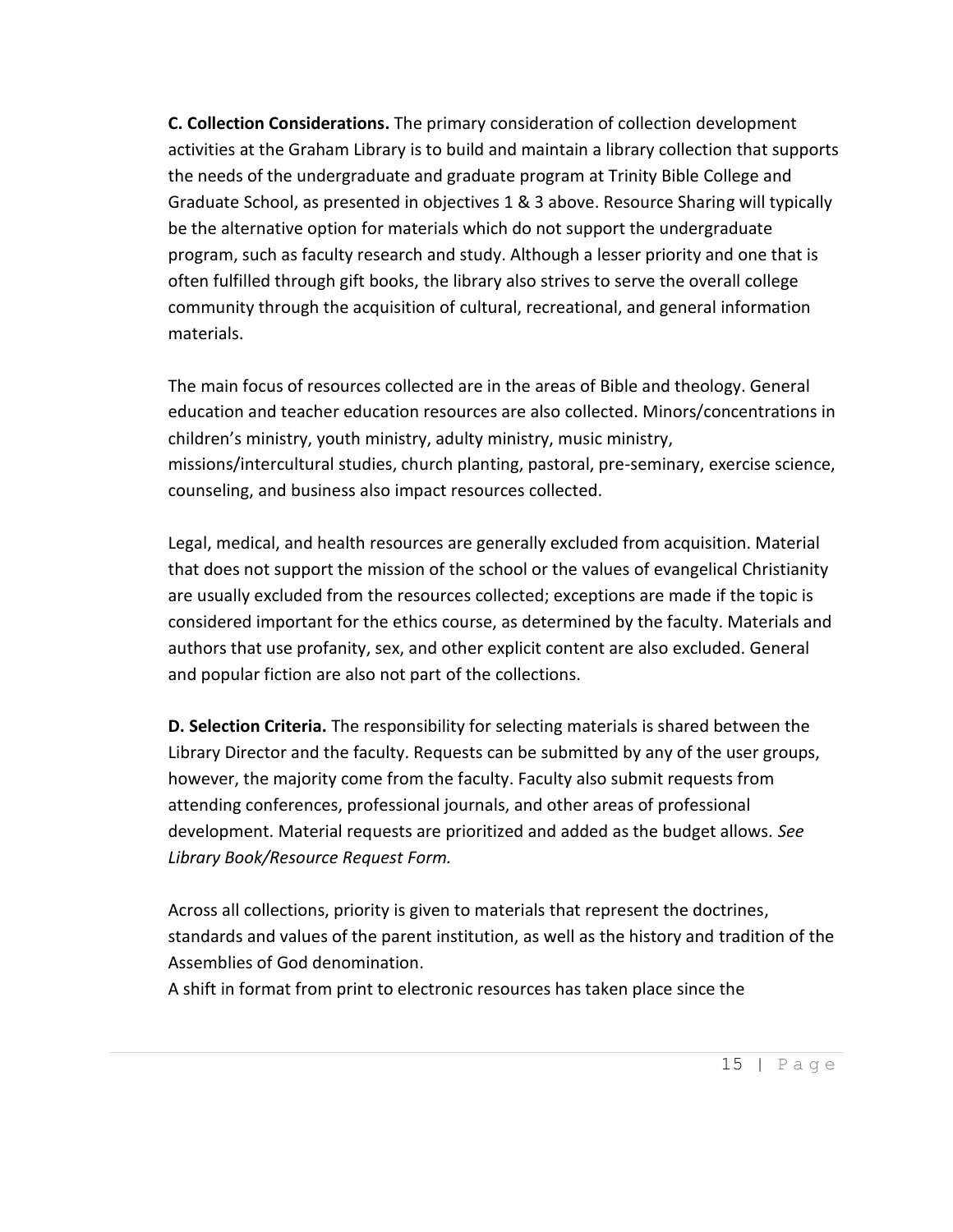migration to new consortium software in July 2020. The new software provides a much better platform for digital collections, and materials in electronic format will be preferred whenever possible. Print materials will be purchased only when not available in electronic format, and purchase of audio-visual materials will be very limited.

Fulfilling academic curricular needs is the first criterion against which all potential items are evaluated. Additional criteria when choosing individual items include:

1. Appropriateness of level of treatment/Presentation and usability (i.e., Is the material accessible to the students? Will it be used for term papers,

supplementary reading, etc.?)

- 2. Strength of present holdings in the same or similar subject areas
- 3. Cost
- 4. Format
- 5. Authoritativeness of the author
- 6. Reputation of the publisher
- 7. Timeliness and enduring value of the content
- 8. Usable index, bibliography and footnotes

## *Other considerations:*

1. Language – primarily English language material; exceptions include foreign language dictionaries and resources used in the teaching of foreign languages offered at the college

2. Hardcopy vs. paperback – selection is based on expected use, lasting value of content, cost differential, and quality of paperback binding

3. Cost vs. use  $-$  high cost vs. low demand; would the item be available via Resource Sharing?

4. Lost or stolen material – replace or withdraw within one year

5. Current publications – focus is on current publications rather than retrospective purchases; exceptions include filling in gaps in a not readily available collection

6. Duplicates – purchased only under special circumstances

7. Textbooks – not normally purchased; exceptions include items considered "classics" in their field or when a textbook is the only or best source of information on a particular topic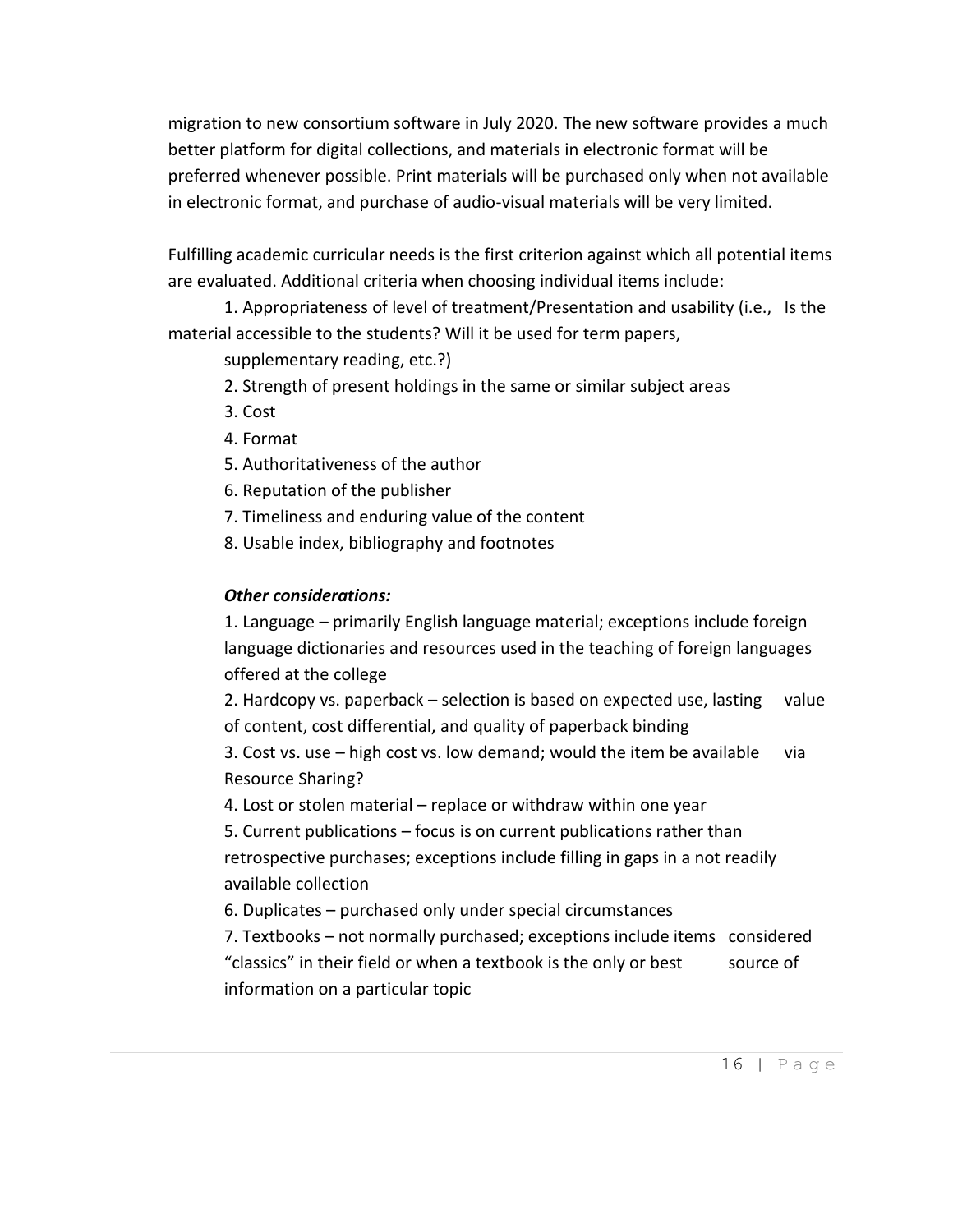#### **III. COLLECTION MANAGEMENT**

**A. In selecting and acquiring materials for the library, the following factors serve as guidelines:**

**1. Scope.** Although the library should make available a representative collection of material in all areas of human knowledge, primary attention is given to supporting the present curriculum of Trinity Bible College. This does not set aside the library's obligation to make available, in limited numbers, materials unrelated to the curriculum, of a general cultural, religious, and recreational nature.

**2. Value.** In selecting materials, major consideration is given to accuracy and authority, the reputation of the author and publisher, literary and aesthetic standards and importance of the material. Such evaluation is based both on reviews in the professional literature and on the professional judgment of the faculty and librarians.

**3. Format.** The library may collect and preserve materials in any form which meets the service obligations and operational facilities of the library. This includes such things as print, tape, manuscript, microforms, audio-visuals and computer software.

**4. Duplicates.** In most instances only one copy of a title is purchased. Exceptions to this include additional copies needed for reserve use in which case the faculty member will consult with the librarians based on class size and reading demand. Exceptions also include heavy demand usage titles.

**5. Long-Range Development.** One of the dangers of advanced education is the development of narrow special interests at the expense of a strong, balanced collection. The long-range development of the institution with reference to its programs, both actual and potential, must be kept in mind.

**6. Limiting Factors.** The following categories of material are not acquired, under normal circumstances: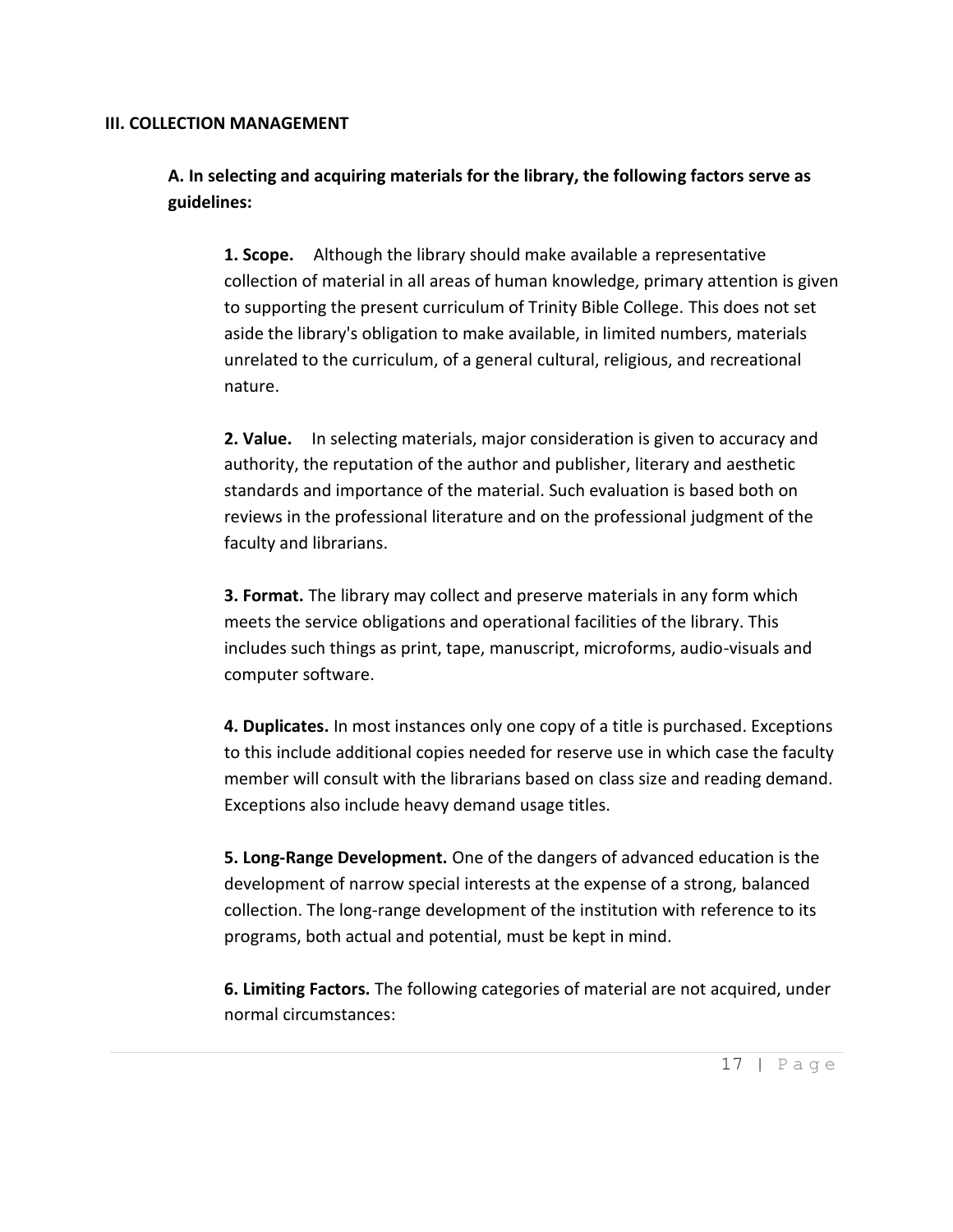a. Excessively priced books, especially if reprint or antiquarian. b. Textbooks of a general survey nature, published primarily for classroom use, unless the particular title represents an exceptional source of information in its field. (Elementary school textbooks are acquired as gifts from publishers whenever possible for use in the curriculum collection. Titles deemed necessary to the collection which are unavailable on a gift basis, are purchased as funds permit.) c. Foreign language materials for which neither faculty nor students have reading skills.

**B. Organization and Description.** The library's collections are recorded in an OPAC provided by ODIN. This OPAC is part of a statewide consortium that includes academic, public, school, health, law and special libraries across the state of North Dakota. The July 2020 migration to new consortium software resulted in two different products: one for the academic libraries (Alma) and another for the public, school and special libraries (Polaris). All of our holdings are also cataloged in OCLC. All collections are arranged according to the Library of Congress classification scheme. All electronic resources are treated the same as physical collections, being added to the online catalog with a direct link to the resource from the online catalog.

All new acquisitions, whether purchased or gifted, are compiled in a spreadsheet and posted on the library webpage. These new additions lists will be made available for no less than the previous six semesters. Covers of new/gifted books of interest will be posted on the Library Facebook page, also.

**C. Duplication and Multiple Copies.** At this time, duplication of materials is only allowed for Master Collection titles and only through gifts. As student enrollment rises, duplication of materials may be considered in a few instances: (1) to allow access for circulation via the general collection of non-circulating materials; (2) materials used in current courses with high student use (same book for multiple courses or large freshman classes); and (3) monographs with later editions that have significant changes where the earlier editions are determined to still be of value. In most cases, except for situation #2, a maximum of two copies will be retained in the general collection.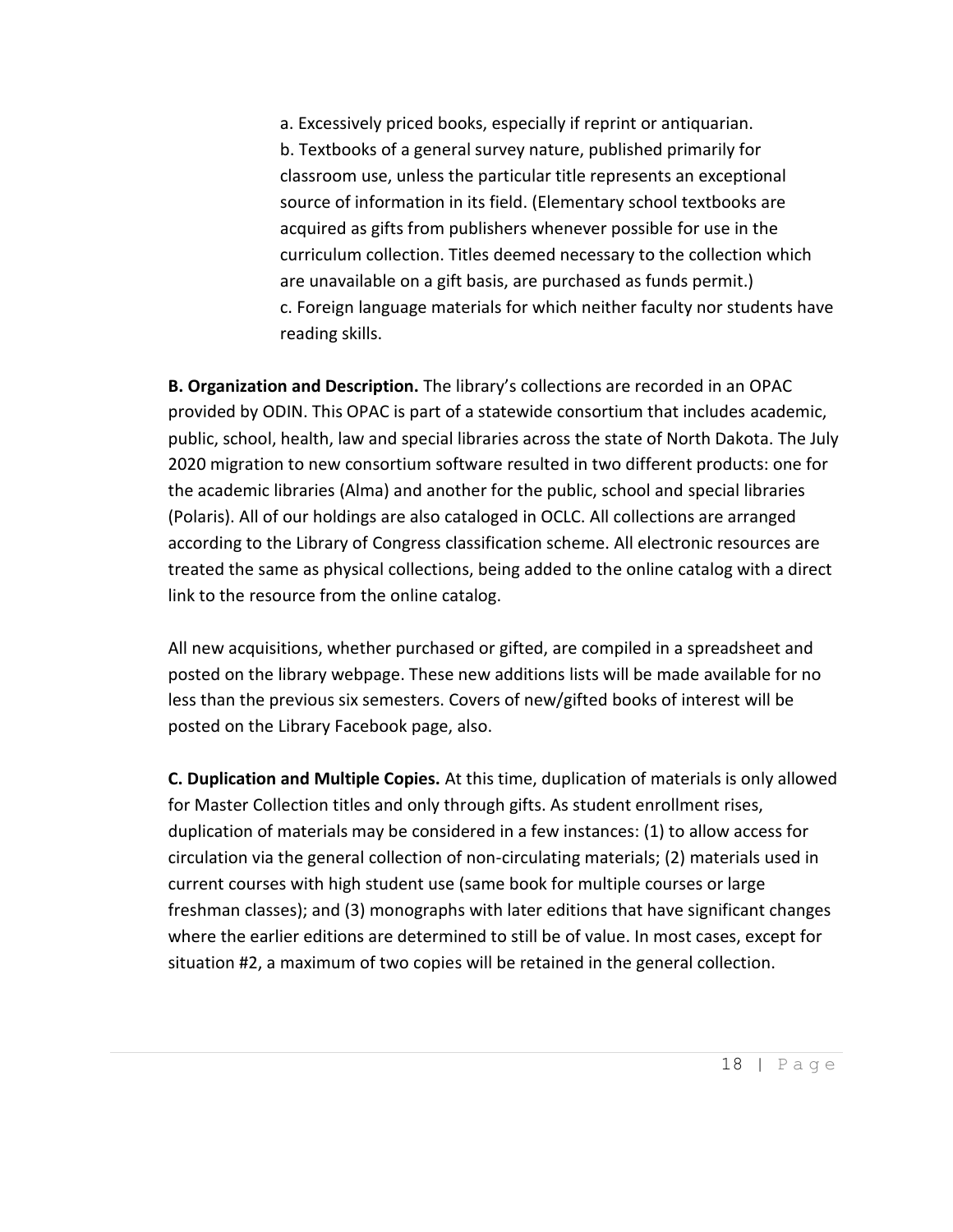**D. Journals.** In recent years, there has been a strong shift in academia from paper serials to e-journals. Paper journal use at the Graham Library has decreased significantly over recent years. Spring 2021, a faculty survey was conducted to help determine which serials they felt we needed to continue purchasing. The results of the survey were that we moved from paper journals to e-journals, except in a few cases in which e-journals were not available, yet the faculty felt we needed to keep them. Beginning January 2022, we are moving from 33 paper journals to 8 e-journals. We will still purchase 4 paper journals, plus we receive a few free that we will continue to add to our collection. The majority of periodicals, both paper and online, are purchased through the EBSCO subscription service. Through this change, we realized a \$2,000 decrease in our journal subscription costs.

Since fall of 2013, as print journals we subscribed to became available full-text through our EBSCO databases, we have discontinued our paper subscriptions. We still retain the paper backfiles of those journals.

During 2013/2014 and 2014/2015 school years, the archived journals were weeded extensively. Mr. Darrin Rodgers, Director of the Flower Pentecostal Heritage Center, Springfield, MO, was helpful in making decisions concerning which runs of journals we

should or should not keep.

Since 2014, the Library has been subscribing to the ATLA Serials and its related databases. These are quite costly, but have been a great additive to our Bible, theology, and graduate programs. These are available seamlessly through the EBSCO databases and contain both full text and indexes.

The Graham Library relies heavily on electronic resources and online databases purchased in cooperation with the ODIN consortium to provide a broad selection of fulltext journals.

**E. Storage.** Currently all monograph and audio-visual materials are retained in their collections in the stacks.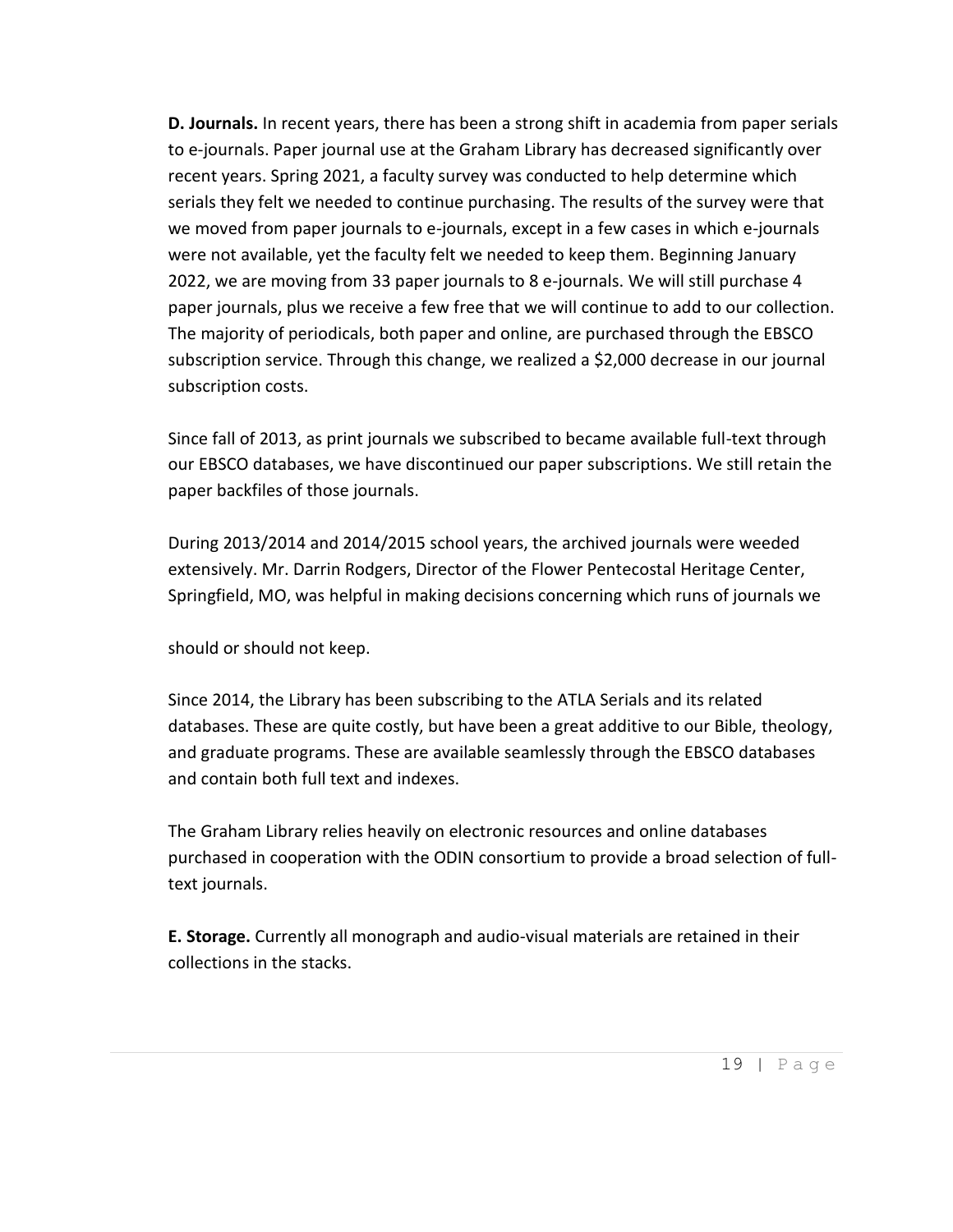**F. Preservation.** The Library Director is responsible for developing best practices for both the preservation and conservation of Trinity Bible College and Graduate School's artifacts as well as the library collection. These practices include: proper handling of material; damaged and worn materials; environmental control; security; and disaster preparedness planning.

In terms of both preservation and conservation, the library strives to comply with recognized professional standards for all collections. In the case of digital materials, the library acknowledges the need for a strategic preservation plan to ensure the physical reliability, continued usability, and intellectual integrity of the files, from any department that produces electronic information. To achieve this the library works collaboratively with the information technology department of the college.

**G. Withdrawals.** Weeding is an important component of collection development and is an ongoing process. Circulating and non-circulating collections are reviewed and weeded periodically with the assistance of faculty. Some of the criteria used for weeding include:

- 1. Material in poor physical condition and beyond repair
- 2. Duplicates of little used monographs
- 3. Items that have not been used or checked out for over 10 years and do not have historical value

4. Isolated issues, short or incomplete runs of journals, or subscriptions that were cancelled more than five years ago.

## **IV. COMPLAINTS, CENSORSHIP, AND GOVERNMENT INVESTIGATIONI**

In order to evaluate the criticisms of persons or groups legitimately related to the college who might wish to suggest censoring materials in the college library, and to establish a guideline for the acquisition of materials of a potentially controversial nature, the following shall be the policy of this library:

*In an effort to support the obligation of the college to be a forum for the free exchange of ideas in its pursuit of knowledge and truth, the library will make available to students and faculty, books and other materials offering the widest possible variety of viewpoints, regardless of the popularity of these viewpoints or of the popularity or unpopularity of their authors.*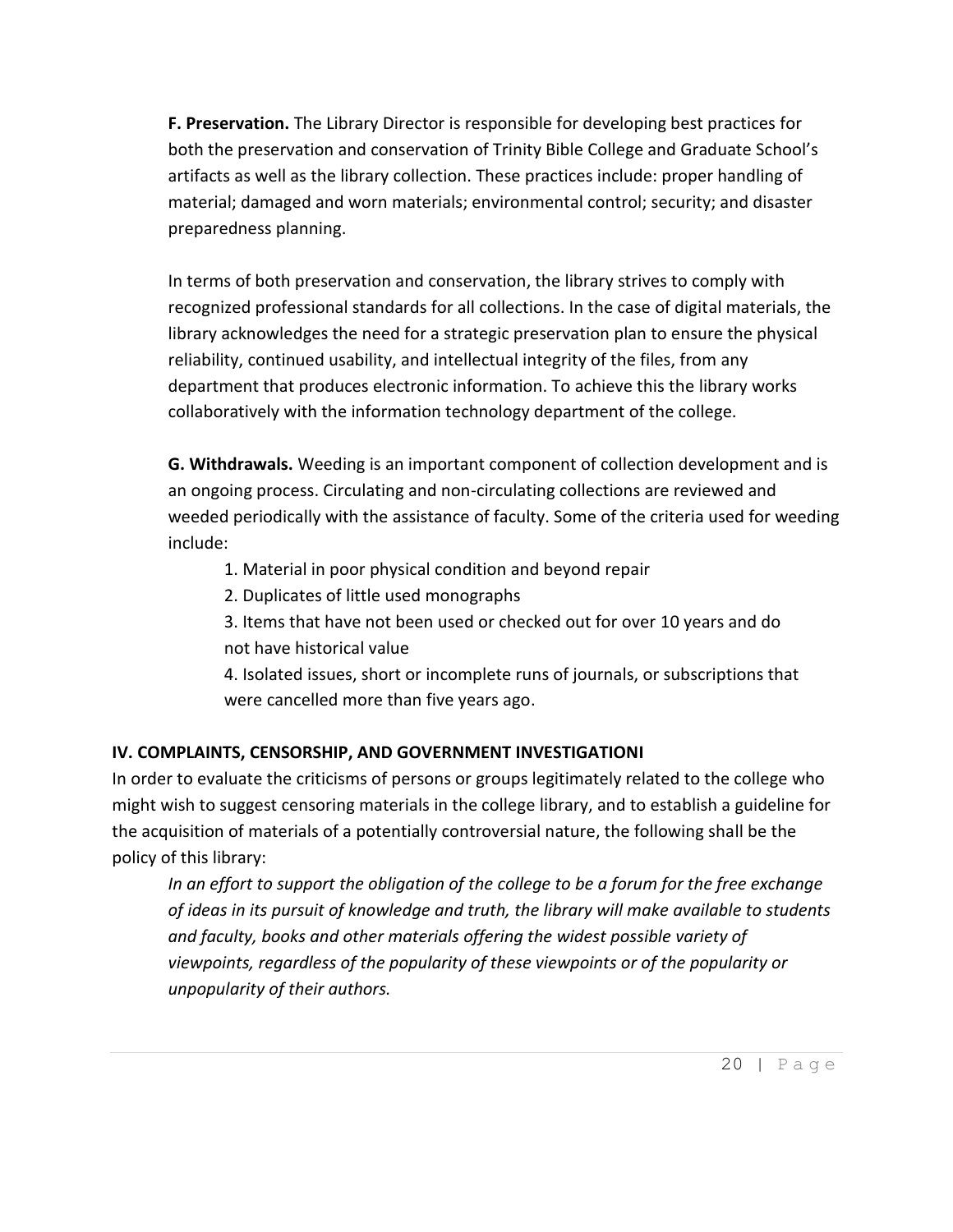*In areas where there is honest disagreement concerning the truth or wisdom of particular issues, ideas, or beliefs, the library will try to see that the printed, visual, or recorded points of view of the best spokesmen of all sides of the issue, idea, or belief are represented in its holdings.*

*Selection of materials for the library will be based on criteria stated in Section II (above) regardless of the controversial manner or language an author may use in dealing with subjects of religion, politics, sex, or social, economic, scientific, or moral issues.*

**A. Complaints.** In handling criticisms of materials or attempts at censorship, the library will request the complainant to fill out and sign the form "Request for Reconsideration of a Book." The signed complaint will then be submitted to the Library Committee for evaluation. A copy of this form is attached as Appendix A. All complaints will be submitted to the Library Director (See Request for Reconsideration Form here). Once received the Library Director will pull the material in question, marry with the submitted form, and take to the next Library Committee meeting. All decisions are made by the committee. Once the decision is made a letter of the committee's decision will be sent to the person who submitted the original complaint.

**B. Censorship.** When questions of censorship arise, and no other policy stated herein is impacted, the following documents are used to explain the library's position:

- 1. American Library Association's Bill of Rights
- 2. ALA's Intellectual Freedom Statement on Challenged Materials

**C. Government investigations.** The Library Director is responsible for handling all questions concerning patrons or other co-workers. Under no circumstances should questions be handled by staff members. If the Library Director is not available, the person making the request is to be asked to return at a later date, wait for the return of the Library Director, or be directed to the Vice President for Academic Affairs. Once the Library Director is involved it will be her responsibility to contact her supervisor and/or legal counsel in response to the request received. These guidelines follow the ALA's response to the USA Patriot Act (see various statements, articles, etc. at the ALA Patriot Act website).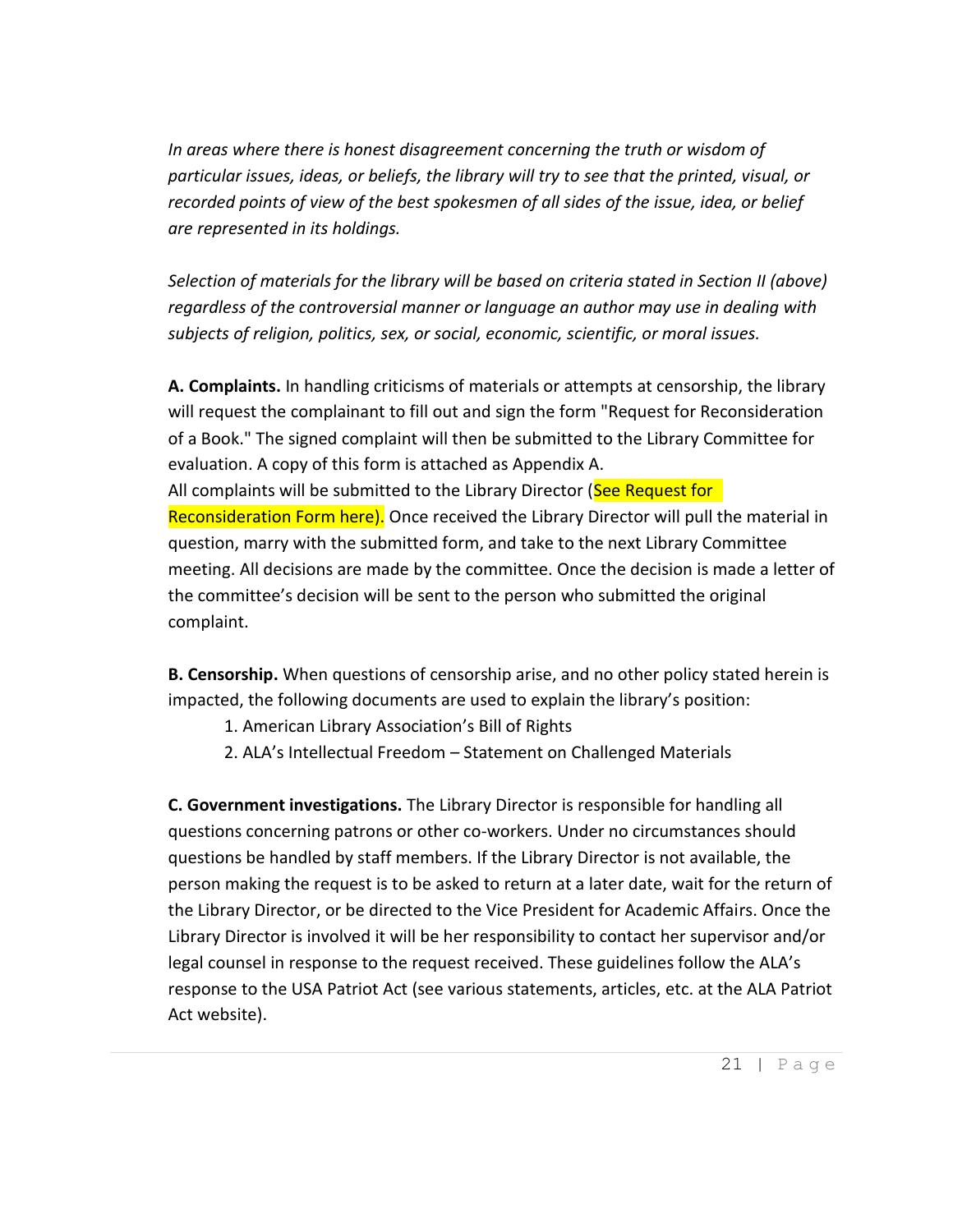## **V. RESPONSIBILITY FOR SELECTION**

The library must be responsible for the scope and content of the collections. It can best fulfill this responsibility with the help and consultation of the teaching faculty and from students. It shall be the responsibility of the faculty of each academic division to make recommendations to the library concerning purchases in support of its subject areas and curriculum. However, actual student needs and usage are sharply different from their needs as perceived by their instructors. The selection process must be seen as the responsibility of the library faculty and staff, aided and assisted by the teaching faculty, and not the other way around.

Because the Library Director is in the best position to observe the quality and balance of all subject areas and is ultimately responsible for the overall quality and balance of the total collection, the professional library staff will select and purchase additional materials in all subject areas.

**A. Licensed Databases.** Librarians must concern themselves with network holdings strengths and weaknesses, agreed-upon network acquisition policies, and protocols on collection building commonly arrived at in network compacts. Common databases and networking mean new selection responsibilities that must be largely incumbent upon librarians.

**B. Periodicals.** Periodicals are purchased, or accepted as gifts, chiefly for one or more of the following reasons:

1. To keep the library's collection up to date with current thinking in various fields;

- 2. To provide information not available in books;
- 3. To keep the faculty informed of developments in their fields;
- 4. To provide book/material selection aids;

5. To meet the need for recreational reading. Suggestions from faculty and students for new periodical subscriptions will normally be held until summer each year, at which time a general evaluation of all periodical holdings and subscriptions will be made. Additions to the holdings will be made on the basis of the following criteria:

6. Importance of the recommended title to the college curriculum;

7. Number of journals currently received in the subject area;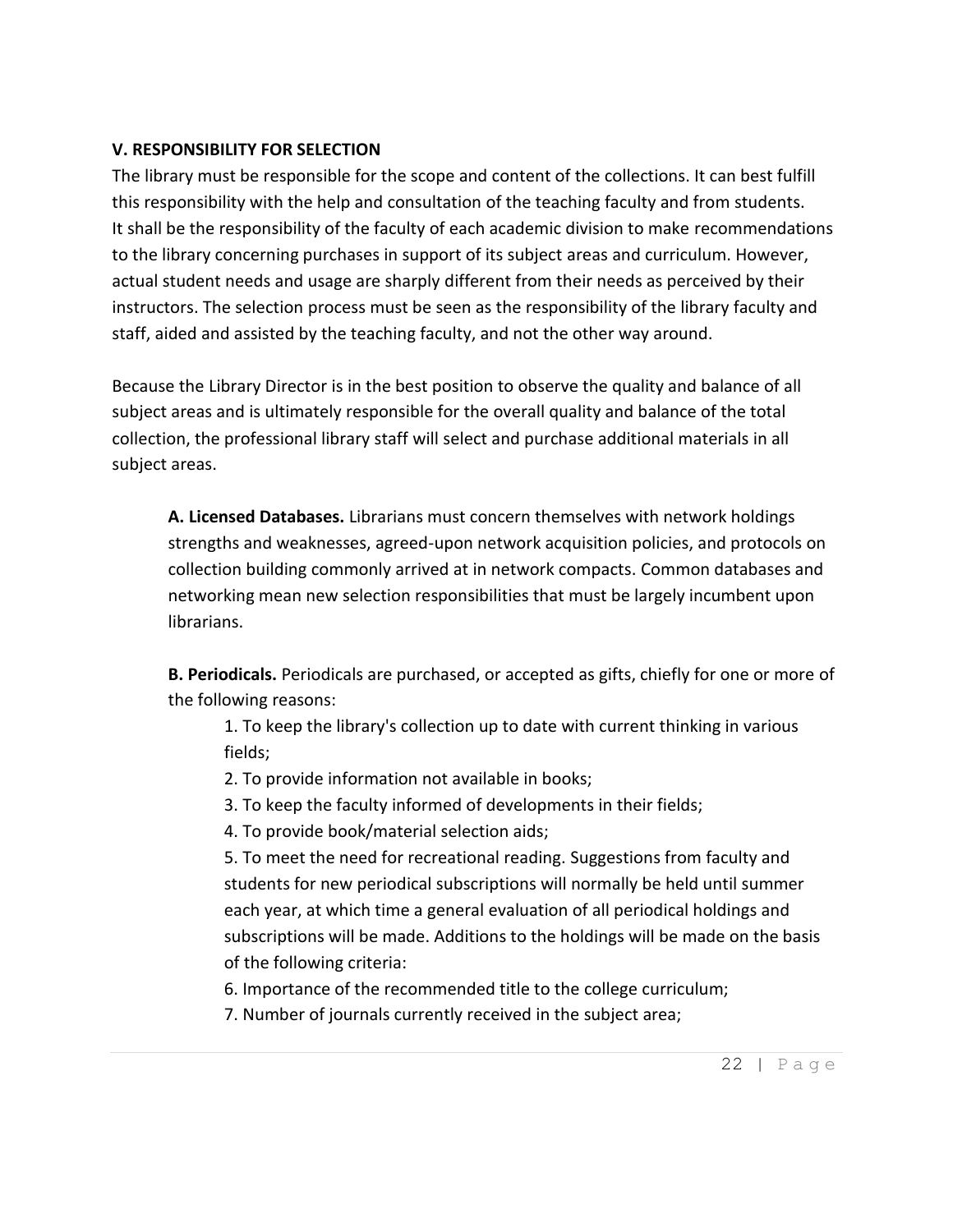8. Accuracy and objectivity;

9. Accessibility of content through indexes;

10. Cost of the subscription in relation to its use.

11. No periodical subscription shall be dropped without consultation with the Library Committee or Department Head concerned.

## *Other considerations:*

1. Long back-runs of certain periodical titles have been maintained for research purposes especially when indexing services are available. If the periodical is available full text online through licensed databases, it is not necessary to maintain these long back-runs and they may be withdrawn after consulting with appropriate faculty and the Library Committee.

2. Primary Sources such as early copies of the Voice of Healing, Pentecostal Evangel, and many early evangelical publications are maintained for research purposes.

3. Flower Pentecostal Heritage Center, directed by Darrin Rodgers, has been given some extremely valuable duplicate items for A/G headquarter preservation.

4. Historical periodical titles have been maintained especially when dealing with local history, the Dakotas and early Pentecostal History.

5. Periodical Indexes are the most valuable key to periodical usage. For many years prior to 1995, Individual periodical indexes were bound (in house) at the end of each volume annually or when volumes are bound. Specialized cumulative indexes are housed together in Stacks 1 with all the periodical indexes.

## **VI. ACQUISITIONS PROCEDURES**

Orders should ordinarily be submitted on the standard library requisition form (see Appendix B). This form should be filled out as fully as possible, although it is understood that full information will not always be available to those initiating orders. Especially in the case of small publishers and those outside the United States, catalogs or brochures will be helpful supplements to the requisition. They will be returned to the person placing the order if requested. All orders should be counter-signed by a Program Director and/or department Head.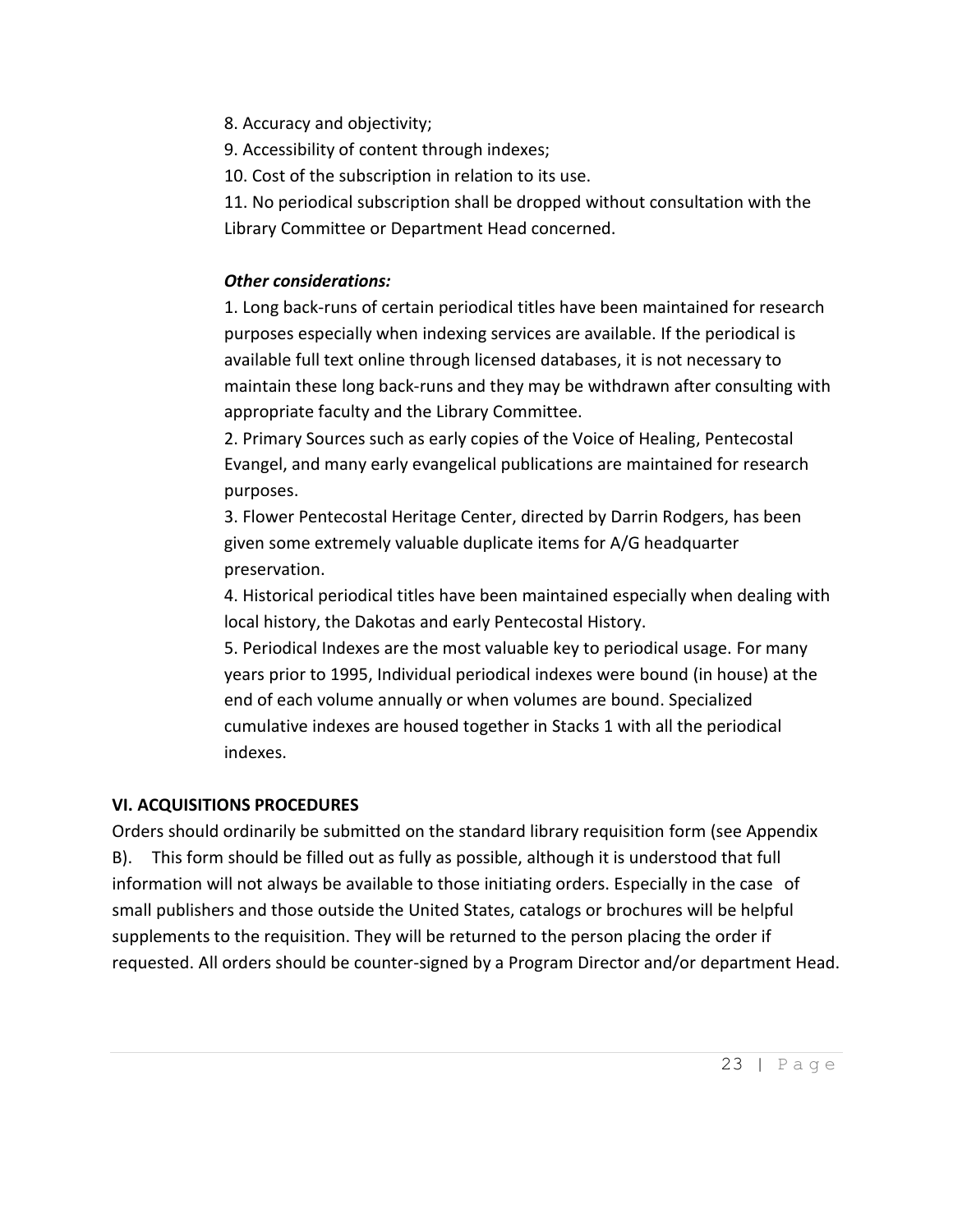Requisitions are typed on the standard library order cards and then checked against the Card Catalog to avoid unnecessary duplication. Order cards are also reviewed by the Head Cataloger before being sent out.

Priority can be given to genuine "Rush" orders, but this designation should be used sparingly. Books which are not so designated will become a part of the cataloging backlog and will be added to the collection in due time. Titles which are needed for reserve reading assignments should always be requisitioned at least two months in advance and should be accompanied by an appropriate notification of their intended use.

All decisions with regard to the source of purchase will be made by the library. Materials will be ordered from the jobbers or publishers giving the best service and price discounts. Unless otherwise instructed by the Director of the Library, faculty members may not secure approval copies for library purchase, nor instruct the college bookstore to order copies for resale to the library.

#### **VII. COLLECTION MAINTENANCE**

**A. Evaluation.** Periodically, the collection shall be checked against standard bibliographies in different subject areas. The librarian might then confer with the appropriate faculty members on the best way to remedy the weaknesses and conserve the strengths of the collection.

**B. Withdrawals.** It should be recognized that selective and continuous weeding is as important to maintaining a quality library collection as selective acquisition. Weeding maximizes the use of the library's physical resources and it improves the ease of access which promotes higher levels of use. "Weeding" means removal from the primary stack area as discards, or to a secondary area such as closed stacks. A continual weeding program is in progress.

Below are listed some specific criteria for weeding. Any list such as this calls for caution--to avoid discarding still useful books, and for judgment--to determine whether or not the volume should be replaced.

#### GENERAL WEEDING CRITERIA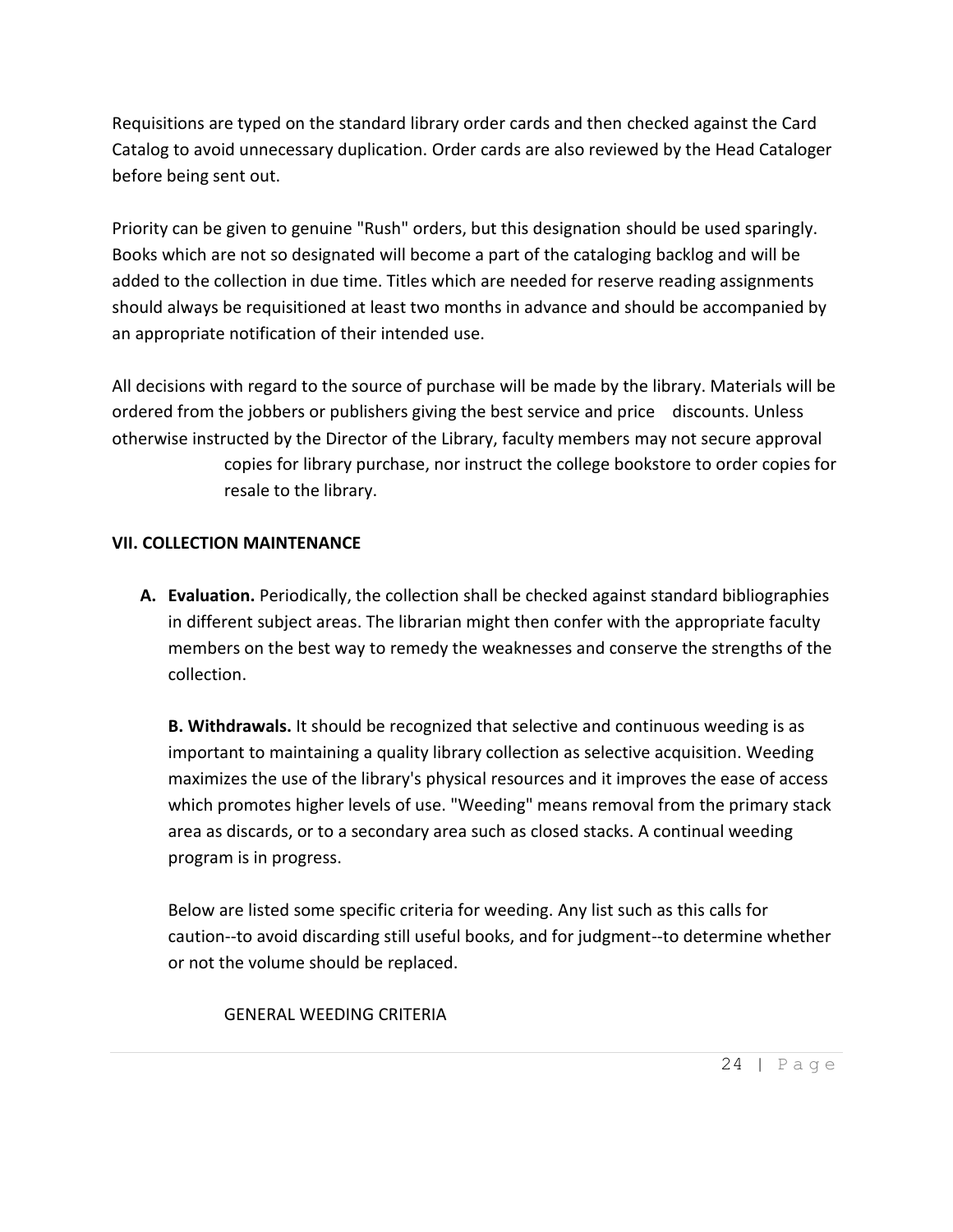### *Weeding based upon appearance. Weed:*

1. Books of antiquated appearance which might discourage use.

2. Badly bound volumes with soft pulpy paper and/or shoddy binding.

3. Badly printed works, including those with small print, dull or faded print, cramped margins, poor illustrations, paper that is translucent so that the print shows through.

4. Worn-out volumes whose pages are dirty, brittle, or yellow, with missing pages, frayed binding, broken backs, or dingy or dirty covers.

5. Defaced volumes which have been marked up, etc.

## *Weeding of superfluous or duplicate volumes. Weed:*

1. Unneeded duplicate titles.

2. Old editions.

3. Editions in languages other than English when the English version is held by the library. (Except Bibles, theologies, commentaries, and language tools). 4. Highly specialized books when the library holds more extensive or more up-to-date volumes on the same subject.

5. Superfluous books on subjects of little support to the college curriculum.

## *Weeding based upon poor content. Weed:*

- 1. When information is dated.
- 2. When book is poorly written.
- 3. When information is incorrect.
- 4. When improved editions exist.
- 5. Earlier titles in repetitious fiction series

# *Weeding based upon age alone. Frequently this criterion is hedged by exception. Weed:*

- 1. Books over twenty years old.
- 2. If not in a standard list and over ten years old.
- 3. Out-of-date books and pamphlets.
- 4. Early volumes of serials.

## *Specific classes of books that particularly lend themselves to weeding. Weed:*

1. Books that should not have been added to the collection in the first place.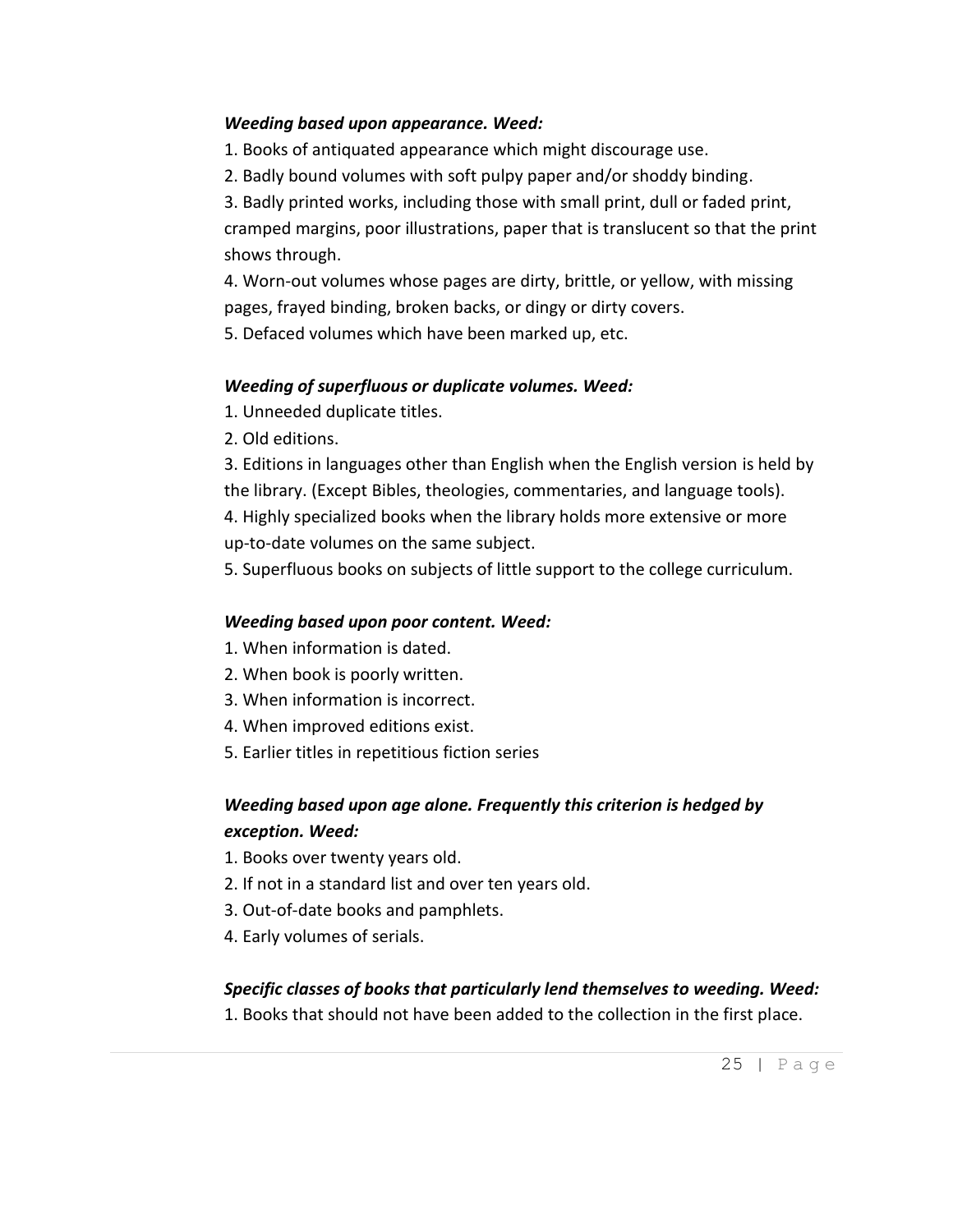- 2. History books with inaccurate or unfair interpretations.
- 3. Grammars that are old.
- 4. Ordinary school dictionaries.
- 5. Almanacs and yearbooks that have been superseded.

6. Religion and philosophy: historical and explanatory texts when superseded; Sermons and inspirational literature by unknown preachers and writers especially those of a miscellaneous nature; dated books on the conduct of life; dated popular self-help psychology.

7. Elementary and secondary textbooks.

8. Non-contemporary minor authors.

9. Biographies of obscure people.

10. Student course outlines and correspondence school material.

11. Publications of colleges and universities: newspapers, newsletters, press releases, humor magazines, literature magazines edited by students; files of programs; non-current books of view, alumni publications.

12. Subjects of little interest to the college because of its curriculum.

13. Specific classes of works with specific age for weeding. Weed:

14. All ordinary textbooks after ten years.

15. Medicine, inventions, radio, television, gardening, and business between five and ten years old.

16. Travel books after ten years.

17. Economics, science when the books are more than ten years old.

18. Fiction best sellers of ephemeral value after ten years.

19. Encyclopedias at least every ten years.

20. Almanacs, yearbooks and manuals--get the latest editions and keep older editions at least five, preferably ten years.

21. Dictionaries when up-dated.

22. Biographical sources when up-dated.

23. Directories after five to ten years but get latest edition.

24. Geographic sources when up-dated.

25. Social science, topical material, after ten or fifteen years.

26. Weeding criteria for periodicals and serials. Weed:

27. Periodicals not indexed.

28. Serials that have ceased publication and that have no cumulative Index.

29. Incomplete sets.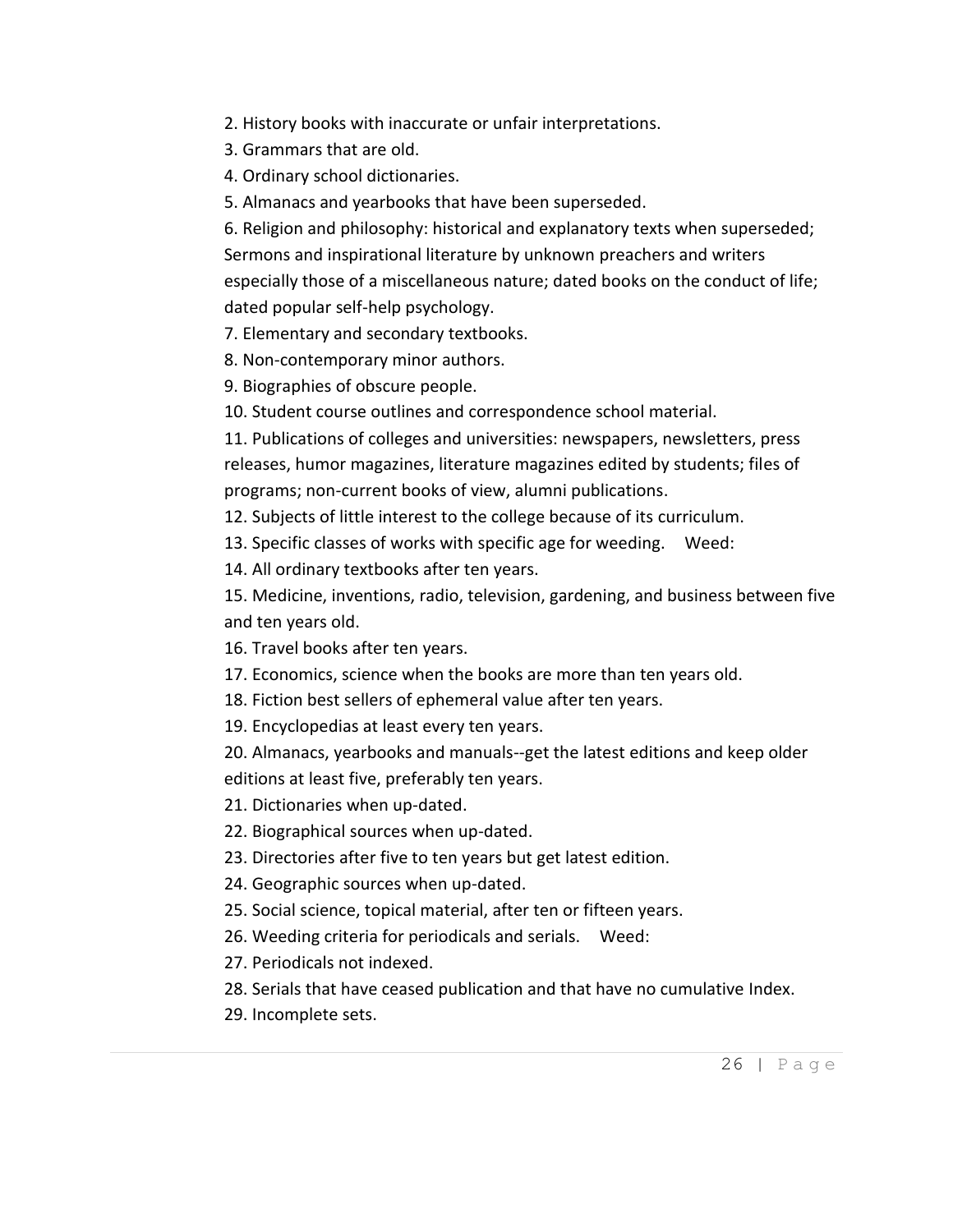# *Weeding criteria based upon use patterns. The fact that the volumes are not used in a certain number of years is not final proof that they are not needed. Careful judgment must be exercised when using this criterion. Weed:*

1. Books unused for ten years that do not appear in a standard booklist.

2. Books that have never been read since they were added years ago.

#### SPECIFIC STEPS IN WEEDING

1. Check the physical condition of the book--is it worn out, damaged, dirty, etc. Is there any way to repair the book in-house? If not, can it be professionally bound? Keep in mind the high cost of binding and the physical criteria the book must meet to be successfully rebound. If the book should be maintained in the collection but its physical condition prohibits repair or rebinding, consider replacement (if possible) or removal to closed stacks.

2. Carefully consider if the book basically fits the institutional objectives, curricular offering of the college, or supports faculty research.

3. Is the book the only copy the library holds? If so, and the Librarian has some doubts as to its value, the next step is to consult bibliographies such as Barber's Minister's Library, Gorman's Theological and Religious Reference Materials, Books for College Libraries (published by the American Library Association, 2nd ed., 1975), etc. If still in doubt, the book should be sent to the appropriate faculty member for an opinion.

4. If the library holds more than one copy, a decision must be made--how many copies are needed for present and future use? One copy may satisfy demand. 5. Check to see how many times each copy has been checked out and over how long a time frame. This is a good indication of its present usefulness. The Librarian needs to consider the subject matter, is the material in demand, is the author still relevant and looked for by library users, is he an authority in the area he writes in, etc. The Librarian may need to check bibliographies (such as those listed above) or consult a faculty member here again for an opinion.

6. Books discarded from the collection should have the reason given in the front of the book

7. Discarded books are boxed and sent to Central Indian Bible College in Mobridge, South Dakota or other colleges in need.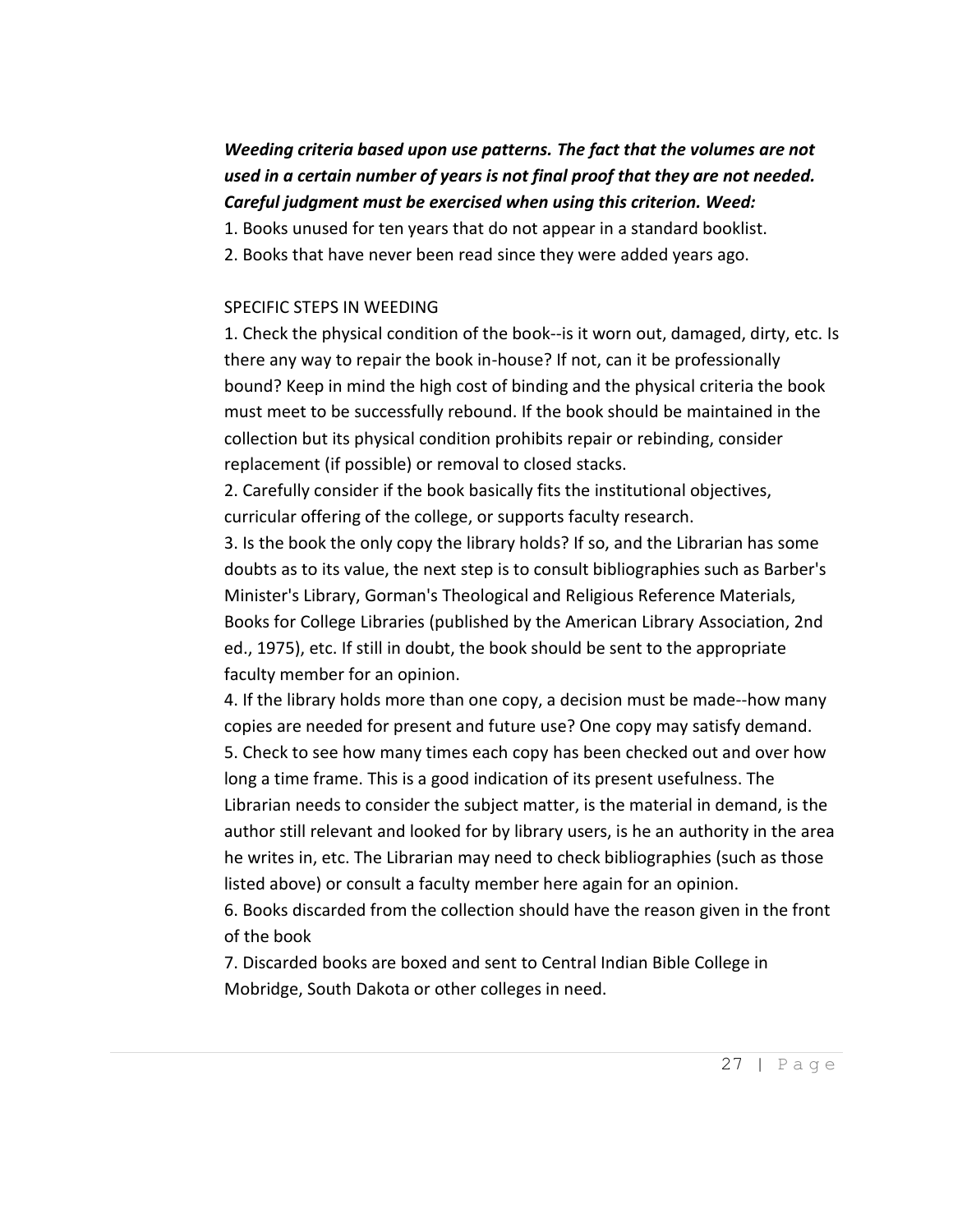**C. Inventory.** Periodic inventories of the collection will be undertaken to determine which books may be missing from the library. Normally, a period of at least one year will be allowed to transpire before missing books are withdrawn from the library's records. Many titles reported lost are in fact only temporarily misplaced

**D. Replacement.** The library does not automatically replace all books withdrawn because of loss, damage or wear. The need for replacement is weighed with regard to several factors:

- 1. The number of duplicate copies;
- 2. The existence of adequate coverage in an area;
- 3. Other similar materials in the collection, especially later better material;
- 4. The demand for the particular title or subject;
- 5. The value or need of the book.

#### **VIII. LIBRARY COOPERATIVES**

The Graham Library participates in two library networks which provide for excellent interlibrary loan service. MINITEX (Minnesota Inter-Library Tele-communications Exchange) links our library to 166 libraries in a 9-state region. At the state level, the library is a net lender of the North Dakota Network for Knowledge System which sends books internationally.

It is not the library's purpose to purchase every item of potential interest to the college family. Interlibrary loan relationships are maintained with other libraries in accordance with the Interlibrary Loan Policy and Code.

At the same time, the library recognizes a reciprocal responsibility:

A. To lend our material to other libraries;

B. To purchase, if possible, the works repeatedly requested on interlibrary loan, when these works can be identified.

#### **IX. SPECIAL COLLECTIONS**

**A. The TBI Archive Collection** was developed for the following books:

1. All Assembly of God history and all Gospel Publishing House publications (current and out-of-print).

2. Out of print religious books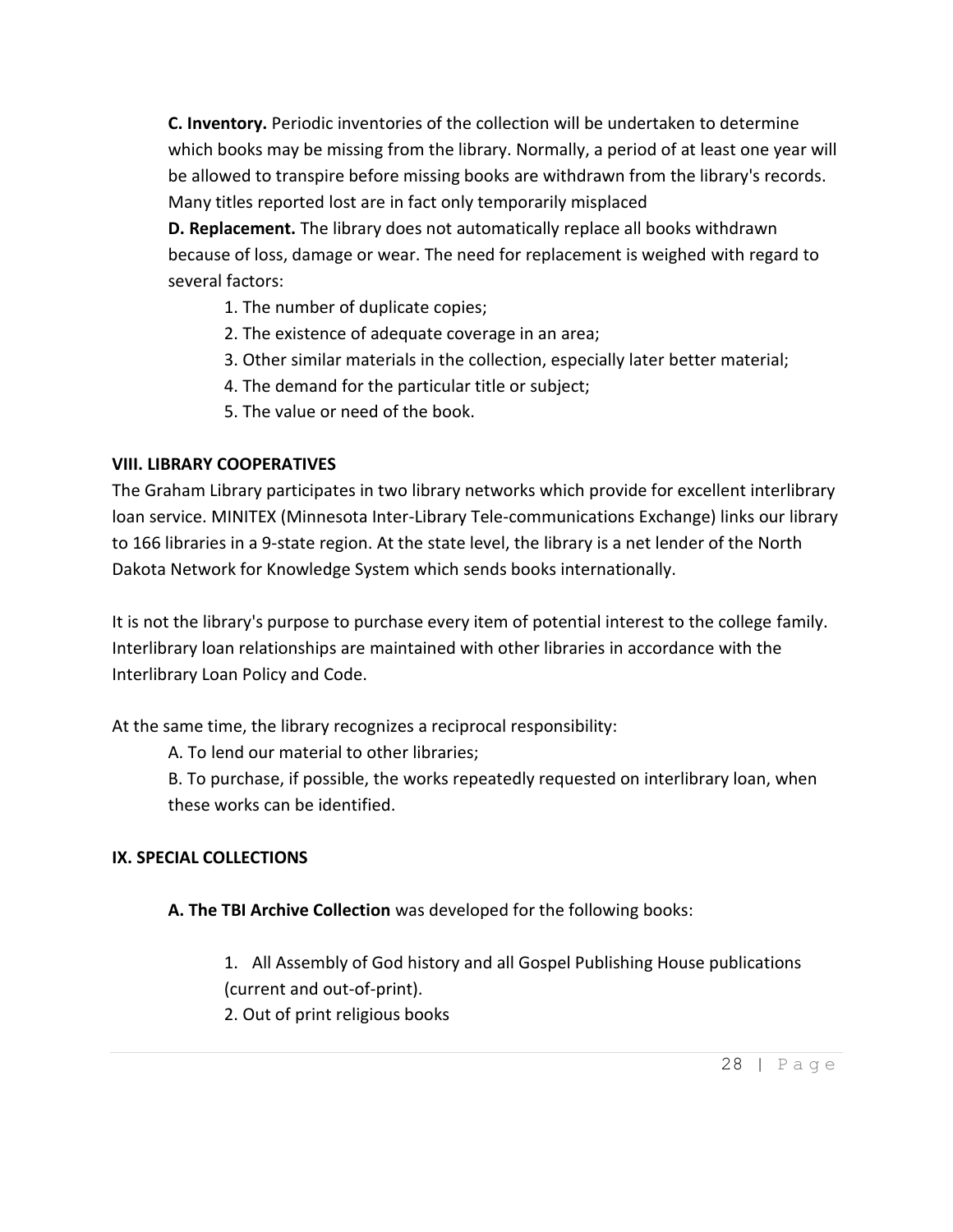3. Religious primary sources (first editions, unpublished manuscripts, pamphlets, etc.).

### **B. The Rare Collection** was developed for the following books:

- 1. Books 100 years or older by copyright date.
- 2. Out-of-print books in poor condition.
- 3. The Graham Collection was developed for books of North and South Dakota history including local history of Ellendale and the College.

#### **C. Permanent Reserve** was developed for the following reasons:

- 1. Offensive material
- 2. Occult
- 3. Hypnotism
- 4. Religious Cults

# **D. The Curriculum Collection** was developed primarily for the teacher education

program. This includes:

- 1. Kits
- 2. Textbooks
- 3. Books on "how to teach"
- 4. Curriculum guides

**E. The Juvenile Collection** was established to meet State Requirements for certification and is arranged as a model children's library including a separate card catalog.

**F. The Audiovisual Software Collection** was developed primarily for curriculum support for the college faculty. It may be used by all users. It includes:

- 1. Cassettes
- 2. Transparencies
- 3. Charts
- 4. Filmstrips
- 5. Maps
- 6. Videos
- 7. Kits
- 8. Records
- 9. Films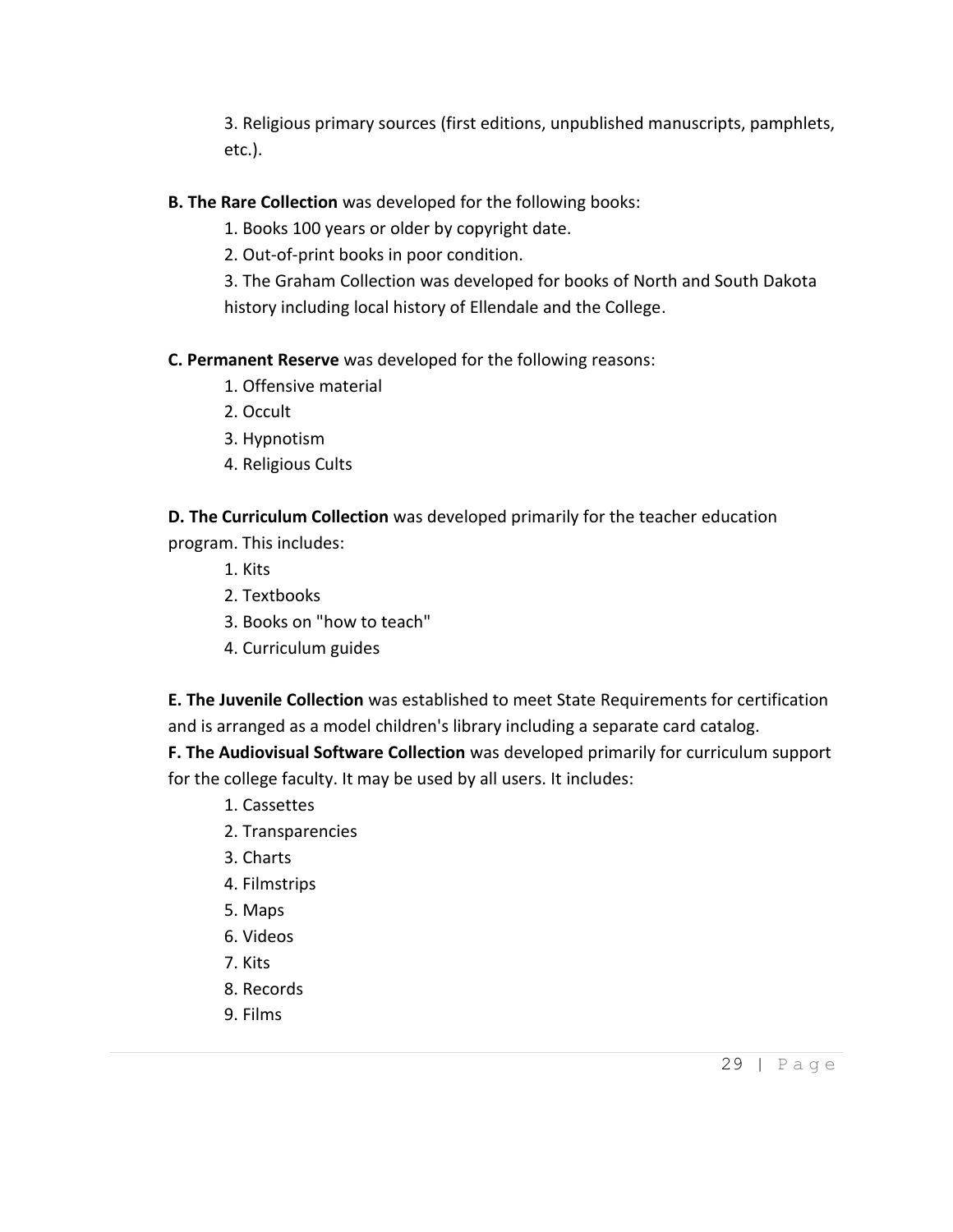#### **X. GIFT MATERIAL**

The library is frequently offered books and other library materials as donations. This process involves public relations concerns; therefore, it is necessary to have a clearly stated policy on the matter of gifts and donors. The following policy shall be reviewed and revised periodically as necessary:

*The library shall have the prerogative to refuse to accept gift materials which do not contribute to the mission and purpose of the library, and to refuse gift materials which the library already has in its possession.*

*With regard to donations accepted, let it be known to the donor that:*

*1. The library staff will determine the classification, housing, and circulation policies of all gift items as it does with purchased items.*

*2. The library has the right to dispose of duplicates and unneeded materials as it sees fit.*

*3. Gifts will be acknowledged by a letter from THE GRAHAM LIBRARY of Trinity Bible College which will state the author, title, copyright date, and number of books and materials donated, but no valuation statement will be made for tax purposes.*

*4. Donors' names, addresses, and gifts will be kept on a master list for future public relations purposes. This list will be updated annually. SPECIAL GIFT COLLECTIONS:*

*Because of the limitations of space, personnel, and budget, any gift of books and other materials which would require special housing and handling shall be considered by the Library Committee. If the Library Committee feels that the collection would make a substantial addition to the library's holdings, provision will be made for adequate housing and handling of the donation.*

#### **XI. POLICY REVISION**

This Collection Development Policy shall be reviewed periodically and revised as necessary by the librarians in cooperation with the Library Committee.

*Portions of this policy are taken from the 1995 Collection Development Policy which was originally created by Esther Zink, Library Director, 1975 – 1988; Portions of this policy were written (August 9, 2010) by former Library Director, Diane Olson, 2007 – 2013;*